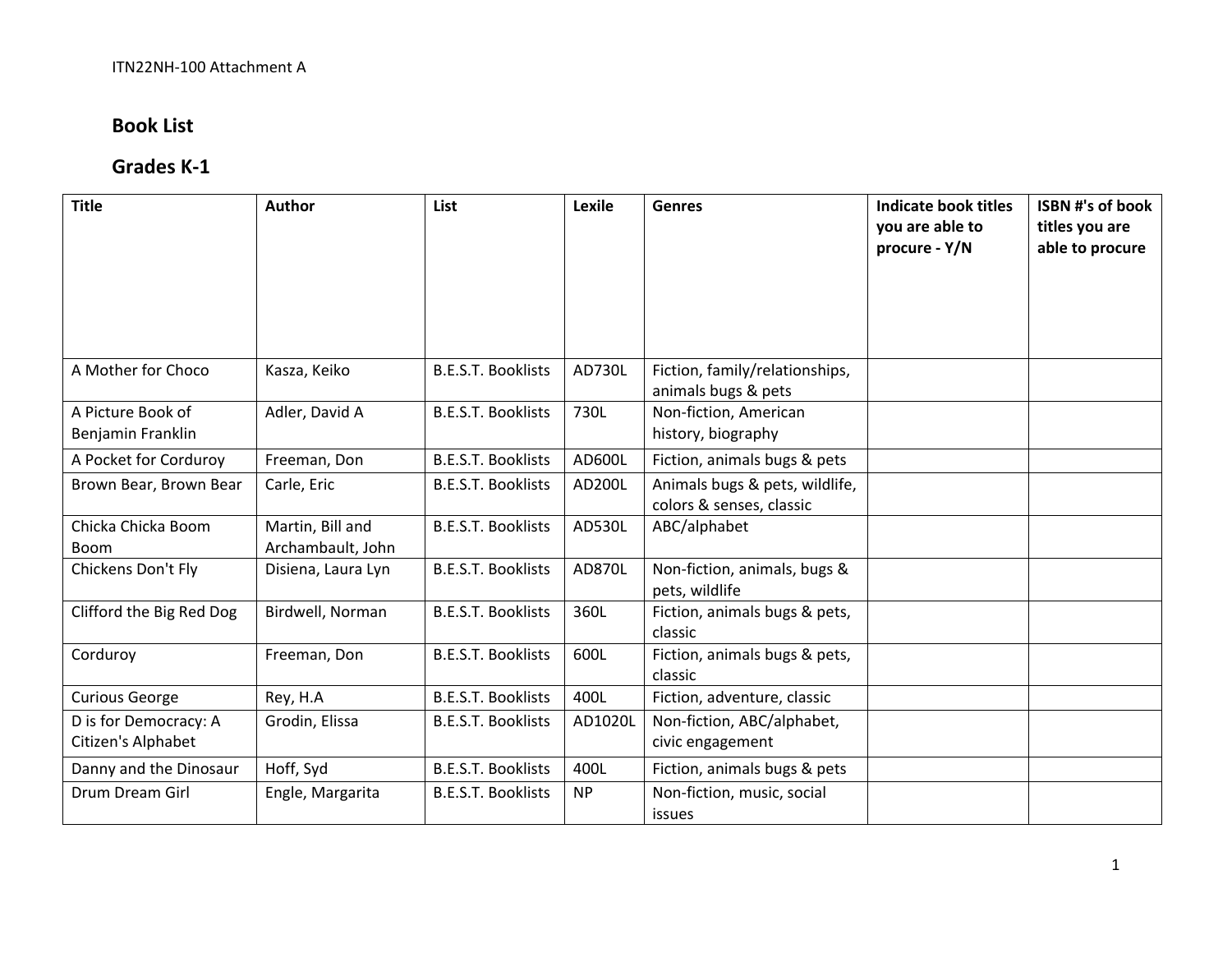| Fantastic Undersea Life<br>of Jacques Cousteau                           | Yaccarino, Dan                          | <b>B.E.S.T. Booklists</b> | AD840L    | Non-fiction, biography,<br>science and technology,<br>environment, ocean, animals<br>bugs & pets |  |
|--------------------------------------------------------------------------|-----------------------------------------|---------------------------|-----------|--------------------------------------------------------------------------------------------------|--|
| From Seed to Pumpkin                                                     | Pfeffer, Wendy and<br>James Graham      | <b>B.E.S.T. Booklists</b> | 550L      | Non-fiction, science and<br>technology, nature, plants                                           |  |
| George Washington                                                        | Abraham Phillip                         | <b>B.E.S.T. Booklists</b> | 400L      | Non-fiction, biography,<br>American history                                                      |  |
| Hop on Pop                                                               | Dr. Seuss                               | <b>B.E.S.T. Booklists</b> | 190L      | Poetry, humor,<br>family/relationships (dad)                                                     |  |
| How People Learned to<br>Fly                                             | Hodgkins, Fran                          | <b>B.E.S.T. Booklists</b> | 550L      | Non-fiction, science and<br>technology, transport                                                |  |
| I Am Enough                                                              | Byers, Grace                            | <b>B.E.S.T. Booklists</b> | 400L      | Self-acceptance, women's<br>empowerment                                                          |  |
| I am Helen Keller                                                        | Meltzer, Brad                           | <b>B.E.S.T. Booklists</b> | 570L      | Non-fiction, biography,<br>disability                                                            |  |
| I am Jackie Robinson                                                     | Meltzer, Brad                           | <b>B.E.S.T. Booklists</b> | 610L      | Non-fiction, biography,<br>American history, Civil Rights,<br>racial inequality, sports          |  |
| I Pledge Allegiance                                                      | Martin, Bill Jr. and<br>Sampson Michael | <b>B.E.S.T. Booklists</b> | AD770L    | Reference, American<br>government                                                                |  |
| I Wonder                                                                 | Hoban, Tana                             | <b>B.E.S.T. Booklists</b> |           | Animals bugs & pets, nature                                                                      |  |
| Just a Few Words, Mr.<br>Lincoln: The Story of the<br>Gettysburg Address | Fritz, Jean                             | <b>B.E.S.T. Booklists</b> | 510L      | Non-fiction, biography,<br>American history                                                      |  |
| Keep a Poem in Your<br>Pocket                                            | Schenk de Regniers,<br><b>Beatrice</b>  | <b>B.E.S.T. Booklists</b> | <b>NL</b> | Poetry                                                                                           |  |
| <b>Liberty Rising</b>                                                    | Shea, Pegi Deitz                        | <b>B.E.S.T. Booklists</b> | AD1030L   | Non-fiction, American history                                                                    |  |
| Madeline                                                                 | Bremelmans, Ludwig                      | <b>B.E.S.T. Booklists</b> | AD680L    | Fiction, classic, family,<br>personal/social issues, health                                      |  |
| Mission to Space                                                         | Herrington, John                        | <b>B.E.S.T. Booklists</b> | 300L      | Non-fiction, autobiography,<br>space, Native Americans                                           |  |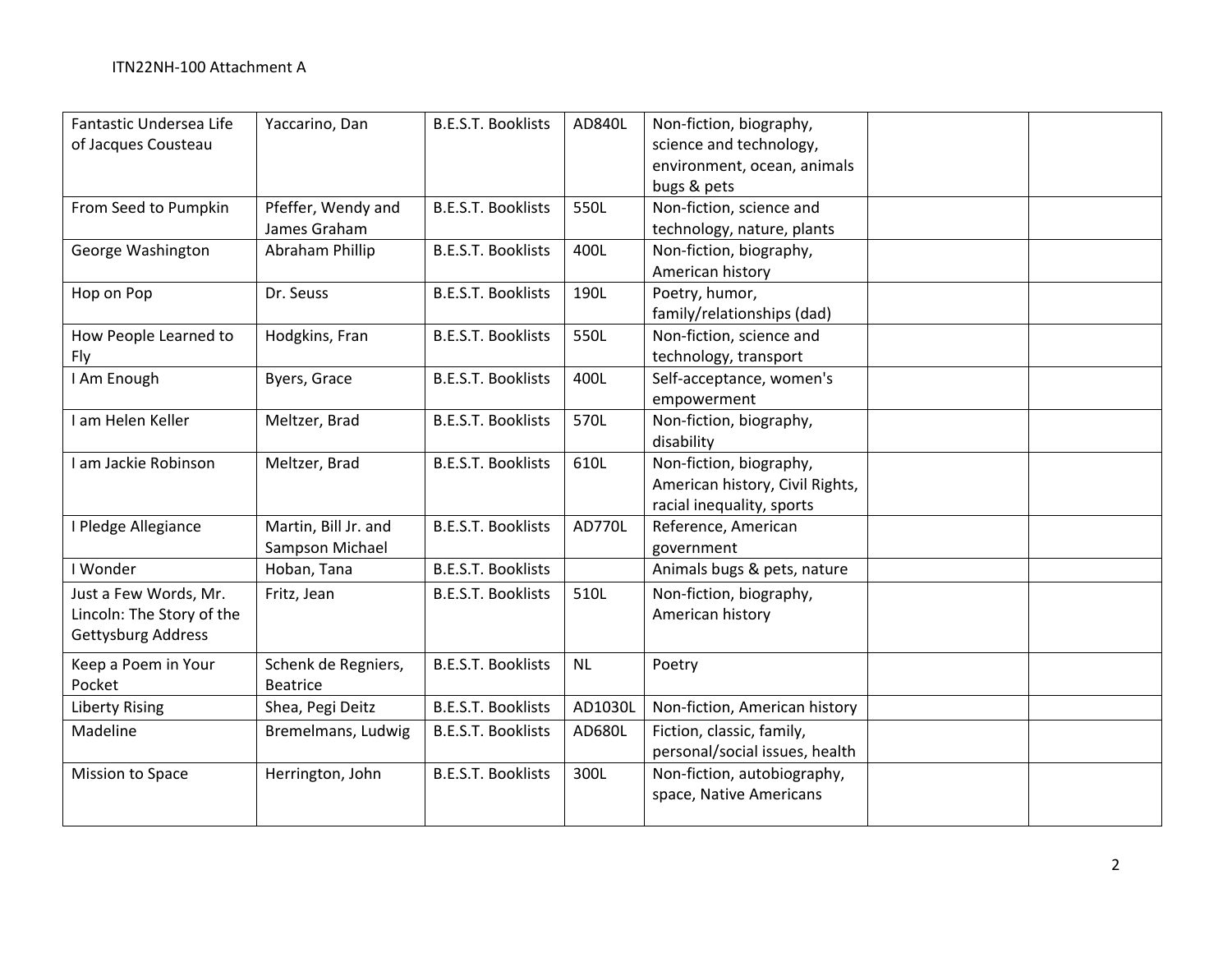| My Name is Celia/Me<br>llamo Celia: The Life of<br>Celia Cruz/la vida de<br>Celia Cruz                                 | Brown, Monica and<br>Rafael Lopez    | <b>B.E.S.T. Booklists</b> | AD660L        | Non-fiction, biography,<br>bilingual, music           |  |
|------------------------------------------------------------------------------------------------------------------------|--------------------------------------|---------------------------|---------------|-------------------------------------------------------|--|
| Now & Ben: The Modern<br><b>Inventions of Benjamin</b><br>Franklin                                                     | Barretta, Gene                       | <b>B.E.S.T. Booklists</b> | 640L          | Non-fiction, biography,<br>science and technology     |  |
| Now We Are Six                                                                                                         | Milne, A.A                           | <b>B.E.S.T. Booklists</b> | <b>NP</b>     | Poetry, classic, animals bugs<br>& pets               |  |
| On a Farm                                                                                                              | Andrews, Alexa                       | <b>B.E.S.T. Booklists</b> | <b>NL</b>     | Non-fiction, animals bugs &<br>pets, food             |  |
| Put Me in the Zoo                                                                                                      | Lopshire, Robert                     | <b>B.E.S.T. Booklists</b> | 220L          | Poetry, animals bugs & pets                           |  |
| Red is Best                                                                                                            | Stinson, Kathy                       | <b>B.E.S.T. Booklists</b> | 420L          | Fiction, colors                                       |  |
| Red, White, and Blue:<br>The Story of the<br>American Flag                                                             | Herman, John                         | <b>B.E.S.T. Booklists</b> | 550L          | Non-fiction, American history                         |  |
| Rumble in the Jungle                                                                                                   | Andreae, Giles                       | <b>B.E.S.T. Booklists</b> | AD1010L       | Poetry, animals bugs & pets                           |  |
| Saving the Liberty Bell                                                                                                | McDonald, Megan                      | <b>B.E.S.T. Booklists</b> | AD760L        | Non-fiction, American history                         |  |
| Swimmy                                                                                                                 | Lionni, Leo                          | <b>B.E.S.T. Booklists</b> | AD580L        | Fiction, animals bugs & pets,<br>fish/sea             |  |
| The Bald Eagle                                                                                                         | Pearl, Norman                        | <b>B.E.S.T. Booklists</b> | <b>IG710L</b> | Non-fiction, American<br>history, animals bugs & pets |  |
| The Camping Trip That<br><b>Changed America:</b><br>Theodore Roosevelt,<br>John Muir, and our<br><b>National Parks</b> | Rosenstock, Barb                     | <b>B.E.S.T. Booklists</b> | 740L          | Non-fiction, American<br>history, nature              |  |
| The Carrot Seed                                                                                                        | Krauss, Ruth and<br>Crockett Johnson | <b>B.E.S.T. Booklists</b> | AD400L        | Fiction, plants, classic                              |  |
| The Flag We Love                                                                                                       | Ryan, Pam Munoz                      | <b>B.E.S.T. Booklists</b> | <b>NP</b>     | Non-fiction, American history                         |  |
| The Liberty Bell                                                                                                       | Firestone, Mary                      | <b>B.E.S.T. Booklists</b> | <b>IG720L</b> | Non-fiction, American history                         |  |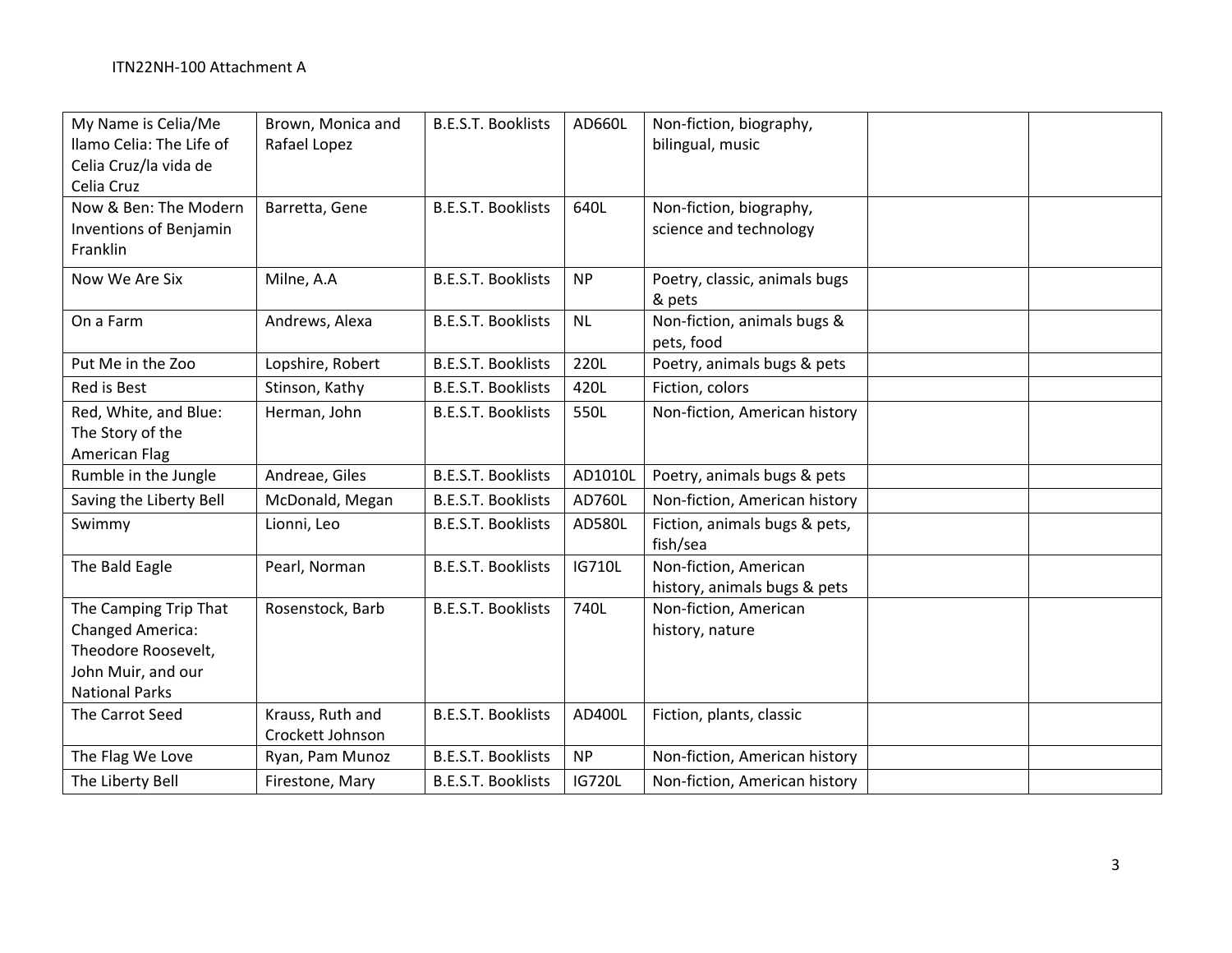| The Sky Painter: Louis<br>Guertes, Bird Artist             | Engle, Margarita             | <b>B.E.S.T. Booklists</b>         | AD970L    | Non-fiction, biography,<br>animals bugs & pets, art                   |  |
|------------------------------------------------------------|------------------------------|-----------------------------------|-----------|-----------------------------------------------------------------------|--|
| The Slug                                                   | Gravel, Elise                | <b>B.E.S.T. Booklists</b>         | 670L      | Non-fiction, animals bugs &<br>pets, humor                            |  |
| The Star-Spangled<br><b>Banner</b>                         | Spier, Peter                 | <b>B.E.S.T. Booklists</b>         | 0590L     | Non-fiction, American history                                         |  |
| The Tale of Peter Rabbit                                   | Potter, Beatrix              | <b>B.E.S.T. Booklists</b>         | AD660L    | Fiction, animals bugs & pets,<br>classic                              |  |
| The Three Little Pigs                                      | Halliwell-Phillips,<br>James | <b>B.E.S.T. Booklists</b>         | 300L      | Fiction, folk tale, animals<br>bugs & pets, classic                   |  |
| The Ugly Duckling                                          | Anderson, Hans<br>Christian  | <b>B.E.S.T. Booklists</b>         | AD590L    | Fiction, folk tale, animals<br>bugs & pets, classic                   |  |
| The Velveteen Rabbit                                       | Williams, Margery            | <b>B.E.S.T. Booklists</b>         | AD820L    | Fiction, toys, animals bugs &<br>pets                                 |  |
| The White House                                            | Douglas, Lloyd               | <b>B.E.S.T. Booklists</b>         | 480L      | Non-fiction, American<br>history/government                           |  |
| Tooth By Tooth:<br>Comparing Fangs, Tusks,<br>and Chompers | Levine, Sara                 | <b>B.E.S.T. Booklists</b>         | 820L      | Non-fiction, animals bugs &<br>pets, science and technology,<br>humor |  |
| Two Ways to Count to<br>Ten: A Liberian Folktale           | Dee, Ruby                    | <b>B.E.S.T. Booklists</b>         | 900L      | Fiction, animals, folk tale                                           |  |
| <b>Wandering Whale Sharks</b>                              | Shingu, Susumu               | <b>B.E.S.T. Booklists</b>         | AD510L    | Non-fiction, animals bugs &<br>pets, sea                              |  |
| We Have a Little Garden                                    | Potter, Beatrix              | <b>B.E.S.T. Booklists</b>         | <b>NA</b> | Poetry, plants                                                        |  |
| Where the Wild Things<br>Are                               | Sendak, Maurice              | <b>B.E.S.T. Booklists</b>         | AD740L    | Fantasy/Science Fiction                                               |  |
| Woodrow, the White<br><b>House Mouse</b>                   | Barnes, Peter                | <b>B.E.S.T. Booklists</b>         | <b>NP</b> | Fiction, Animal                                                       |  |
| A Child's Garden of<br>Verses                              | Stevenson, Robert<br>Louis   | Commissioner's<br><b>Booklist</b> | <b>NP</b> | Poetry (collection, many<br>themes), classic                          |  |
| A First Book of the Sea                                    | Davies, Nicola               | Commissioner's<br><b>Booklist</b> | <b>NL</b> | Non-fiction, poetry<br>ocean/sea, animals bugs &<br>pets              |  |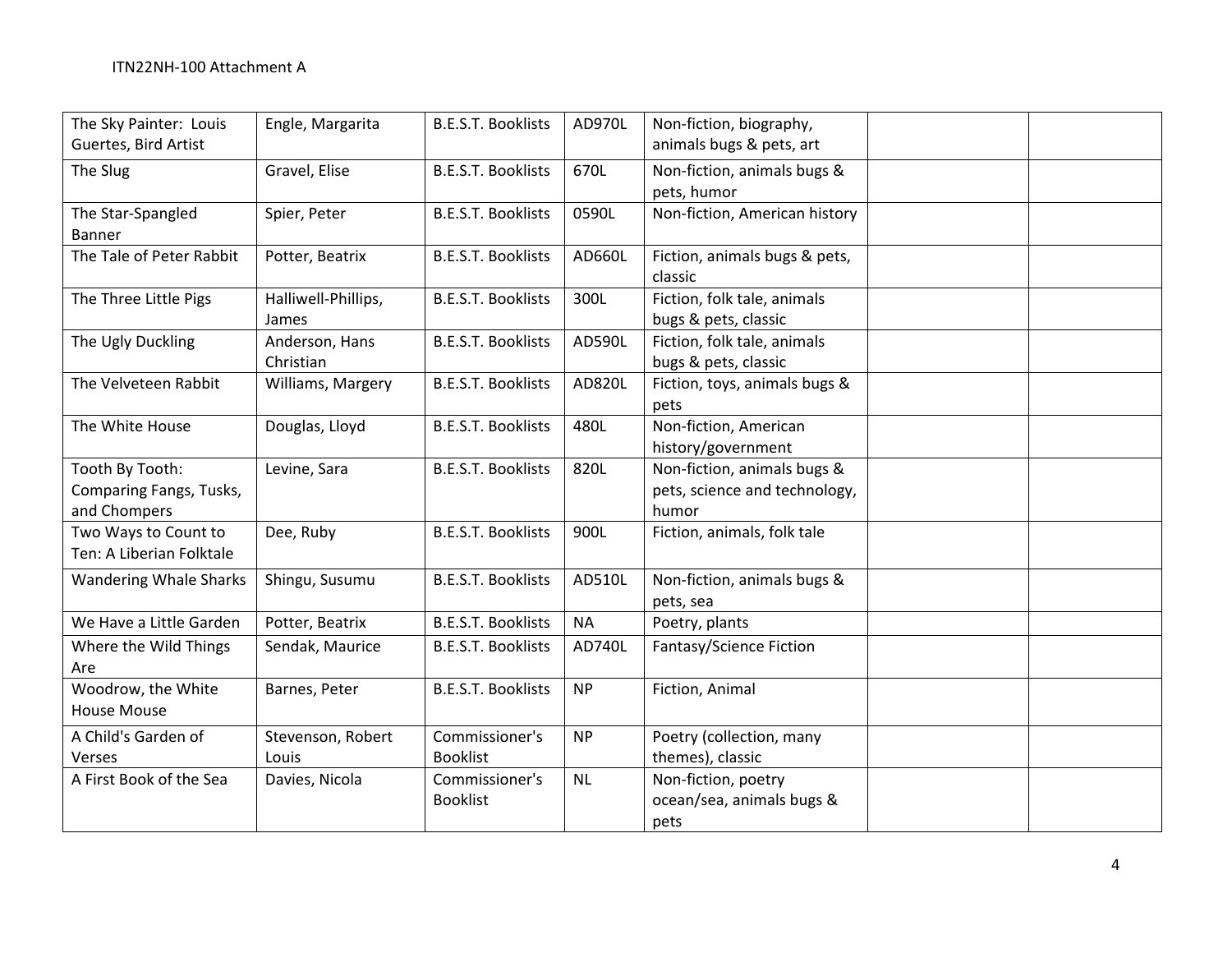| Goodnight Moon                | Brown, Margaret   | Commissioner's  | AD360L | Fiction, animals            |  |
|-------------------------------|-------------------|-----------------|--------|-----------------------------|--|
|                               | Wise              | <b>Booklist</b> |        |                             |  |
| Green Eggs and Ham            | Dr. Seuss         | Commissioner's  | 210L   | Fiction, Humor              |  |
|                               |                   | <b>Booklist</b> |        |                             |  |
| If You Give A Mouse A         | Numeroff, Laura   | Commissioner's  | AD410L | Fiction, Animals            |  |
| Cookie                        |                   | <b>Booklist</b> |        |                             |  |
| Llama Llama Red Pajama        | Dewdney, Anna     | Commissioner's  | AD420L | Fiction, Animals            |  |
|                               |                   | <b>Booklist</b> |        |                             |  |
| Love You Forever              | Munsch, Robert    | Commissioner's  | AD780L | Fiction, Family             |  |
|                               |                   | <b>Booklist</b> |        |                             |  |
| The Kissing Hand              | Penn, Audrey      | Commissioner's  | AD540L | Fiction, Animals, Family    |  |
|                               |                   | <b>Booklist</b> |        |                             |  |
| The Very Hungry               | Carle, Eric       | Commissioner's  | AD460L | Fiction, Animals            |  |
| Caterpillar                   |                   | <b>Booklist</b> |        |                             |  |
| A Box Can Be Many             | Meachen Rau, Dana | All Pro Dads    | 300L   | Fiction                     |  |
| <b>Things</b>                 |                   |                 |        |                             |  |
| <b>Carson Chooses</b>         | Dungy, Tony       | All Pro Dads    | 700L   | Sports, personal and social |  |
| Forgiveness                   |                   |                 |        | issues                      |  |
| Give Thanks Each Day          | Metzger, Steve    | All Pro Dads    | AD360L | Fiction                     |  |
| <b>How Do Dinosaurs Learn</b> | Yolen, Jane       | All Pro Dads    | AD490L | Fiction, Animals, Humor,    |  |
| to Read?                      |                   |                 |        | Reading                     |  |
| How Do You Hug a              | Isop, Laurie      | All Pro Dads    | AD480L | Fiction, Animals            |  |
| Porcupine?                    |                   |                 |        |                             |  |
| How to Feed Your              | Hatem, Aly and    | All Pro Dads    | 650L   | Fiction, Family             |  |
| Parents                       | Miller, Ryan      |                 |        |                             |  |
| I Can Be President, Too!      | Canetti, Yanitzia | All Pro Dads    | 390L   | Fiction, educational        |  |
| I Love My White Shoes         | Litwin, Eric      | All Pro Dads    | AD460L | Fiction, Animals            |  |
| Leo the Late Bloomer          | Kraus, Robert     | All Pro Dads    | 120L   | Fiction, Animals            |  |
| Number One Sam                | Pizzoli, Greg     | All Pro Dads    | 510L   | Fiction, Sports             |  |
| Otis                          | Long, Loren       | All Pro Dads    | AD580L | Fiction                     |  |
| Penny and Her Marble          | Henkes, Kevin     | All Pro Dads    | 470L   | Fiction, Animals            |  |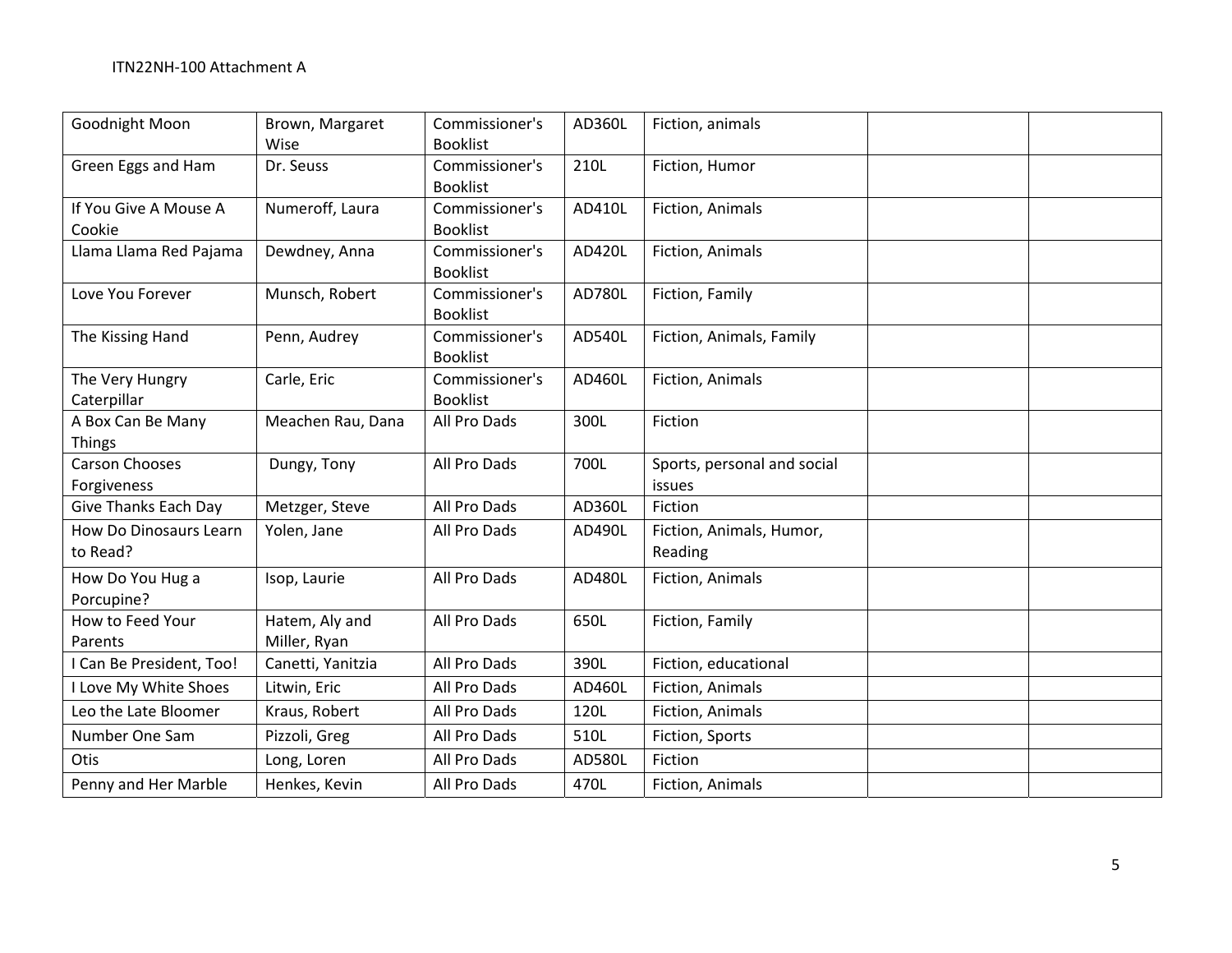| Pete the Cat: Checks out<br>the Library      | Dean, James                     | All Pro Dads              | 560L                   | Fiction, adventure, series                 |
|----------------------------------------------|---------------------------------|---------------------------|------------------------|--------------------------------------------|
| Please, Thank You                            | Alexander, Francie              | All Pro Dads              | 140L                   | Informational, family, how-to              |
| Ruthie and the (Not So)<br>Teeny Tiny Lie    | Rankin, Laura                   | All Pro Dads              | AD490L                 | Fiction, Personal/social issues            |
| Sky Color                                    | Reynolds, Peter                 | All Pro Dads              | AD550L                 | Fiction, art, creativity                   |
| Snail Brings the Mail                        | Punter, Russell                 | All Pro Dads              | 370L                   | Fiction, Animals                           |
| Sorry!                                       | Landa, Norbert                  | All Pro Dads              | AD510L                 | Fiction, Animals                           |
| Stand Tall, Molly Lou<br>Melon               | Lovell, Patty                   | All Pro Dads              | AD560L                 | Fiction, Family,<br>personal/social issues |
| <b>Strictly No Elephants</b>                 | Mantchev, Lisa                  | All Pro Dads              | AD490L                 | Fiction, Animals,<br>person/social issues  |
| Super Manny Stands Up!                       | DiPucchio, Kelly                | All Pro Dads              | AD530L                 | Fiction, Animals,<br>person/social issues  |
| Thank You, Mr. Falker                        | Polacco, Patricia               | All Pro Dads              | AD650L                 | Fiction, Personal/social issues            |
| The Koala Who Could                          | Bright, Rachel                  | All Pro Dads              | AD570L                 | Fiction, Animals, Rhyming                  |
| The Magic School Bus<br><b>Gets Recycled</b> | Capeci, Anne                    | All Pro Dads              | 480L                   | Fiction, Educational,<br>Adventure         |
| Tortoise and the Hare                        | Pinkey, Gerry                   | All Pro Dads              | <b>NL</b><br>(picture) | Fiction, folk tale, animals                |
| The Tortoise and the<br>Hare                 | Aesop (Janet Stevens<br>author) | <b>B.E.S.T. Booklists</b> | 540L                   | Fiction, folk tale, animals<br>stories     |
| Tyrannosaurus Wrecks!:<br>A Preschool Story  | Bardhan-Quallen,<br>Sudipta     | All Pro Dads              | AD290L                 | Fiction, Animals,<br>person/social issues  |
| What Do We Do With All<br>This Stuff?        | Bardaus, Anna W.                | All Pro Dads              | 480L                   | Informational text, family                 |
| What Does It Mean to be<br>Kind?             | DiOrio, Rana                    | All Pro Dads              | AD430L                 | Fiction, social issues                     |
| What's What, a Guessing<br>Game              | Mary Serfozo, Mary              | All Pro Dads              | AD450L                 | Informational text, family                 |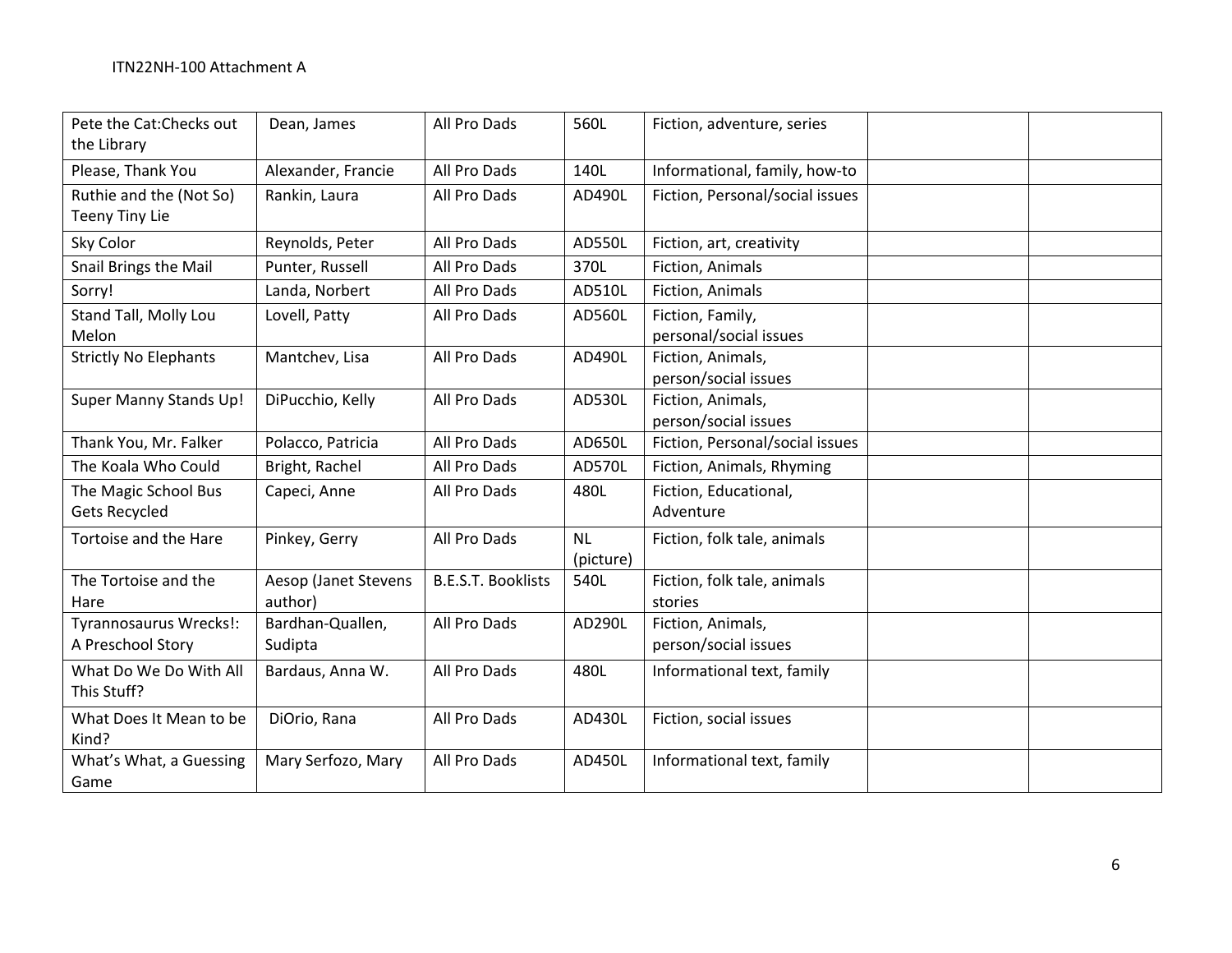### **Grades 2‐3**

| <b>Title</b>                                                         | <b>Author</b>      | <b>List</b>               | Lexile | Genre                         | <b>Indicate book titles</b><br>you are able to<br>procure - Y/N | <b>ISBN #'s of book</b><br>titles you are<br>able to procure |
|----------------------------------------------------------------------|--------------------|---------------------------|--------|-------------------------------|-----------------------------------------------------------------|--------------------------------------------------------------|
| A More Perfect Union:<br>The Story of Our<br>Consitution             | Maestro, Betsy     | <b>B.E.S.T. Booklists</b> | AD290L | History                       |                                                                 |                                                              |
| Abraham Lincoln: A Life<br>of Honesty                                | Leslie, Tonya      | <b>B.E.S.T. Booklists</b> | 630L   | Biography, History            |                                                                 |                                                              |
| Bears on Hemlock<br>Mountain                                         | Dalgliesh, Alice   | <b>B.E.S.T. Booklists</b> | 590L   | Fiction, Animals              |                                                                 |                                                              |
| Bee Dance                                                            | Chrustowski, Rick  | <b>B.E.S.T. Booklists</b> | AD440L | Educational, Animals, Science |                                                                 |                                                              |
| Charlotte's Web                                                      | White, E.B.        | <b>B.E.S.T. Booklists</b> | 680L   | Fiction, Animals              |                                                                 |                                                              |
| Eleanor                                                              | Cooney, Barbara    | <b>B.E.S.T. Booklists</b> | AD810L | Fiction, People               |                                                                 |                                                              |
| Father of the<br><b>Constitution: A Story</b><br>about James Madison | Mitchell, Barbara  | <b>B.E.S.T. Booklists</b> | 810L   | History, People               |                                                                 |                                                              |
| Flight                                                               | Burleigh, Robert   | <b>B.E.S.T. Booklists</b> | AD570L | Biography, History, Transport |                                                                 |                                                              |
| Four Famished Foxes and<br>Fosdyke                                   | Duncan, Pamela     | <b>B.E.S.T. Booklists</b> | AD650L | Fiction, Animals              |                                                                 |                                                              |
| <b>Frederick Douglass Fights</b><br>for Freedom                      | Davidson, Margaret | <b>B.E.S.T. Booklists</b> | 440L   | Biography, History, People    |                                                                 |                                                              |
| Give Bees a Chance                                                   | Barton, Bethany    | <b>B.E.S.T. Booklists</b> | AD590L | Animals                       |                                                                 |                                                              |
| Honest Abe Lincoln                                                   | Adler, David A.    | <b>B.E.S.T. Booklists</b> | 560L   | History, People               |                                                                 |                                                              |
| If You Traveled on the<br>Underground Railroad                       | Levine, Ellen      | <b>B.E.S.T. Booklists</b> | 720L   | History                       |                                                                 |                                                              |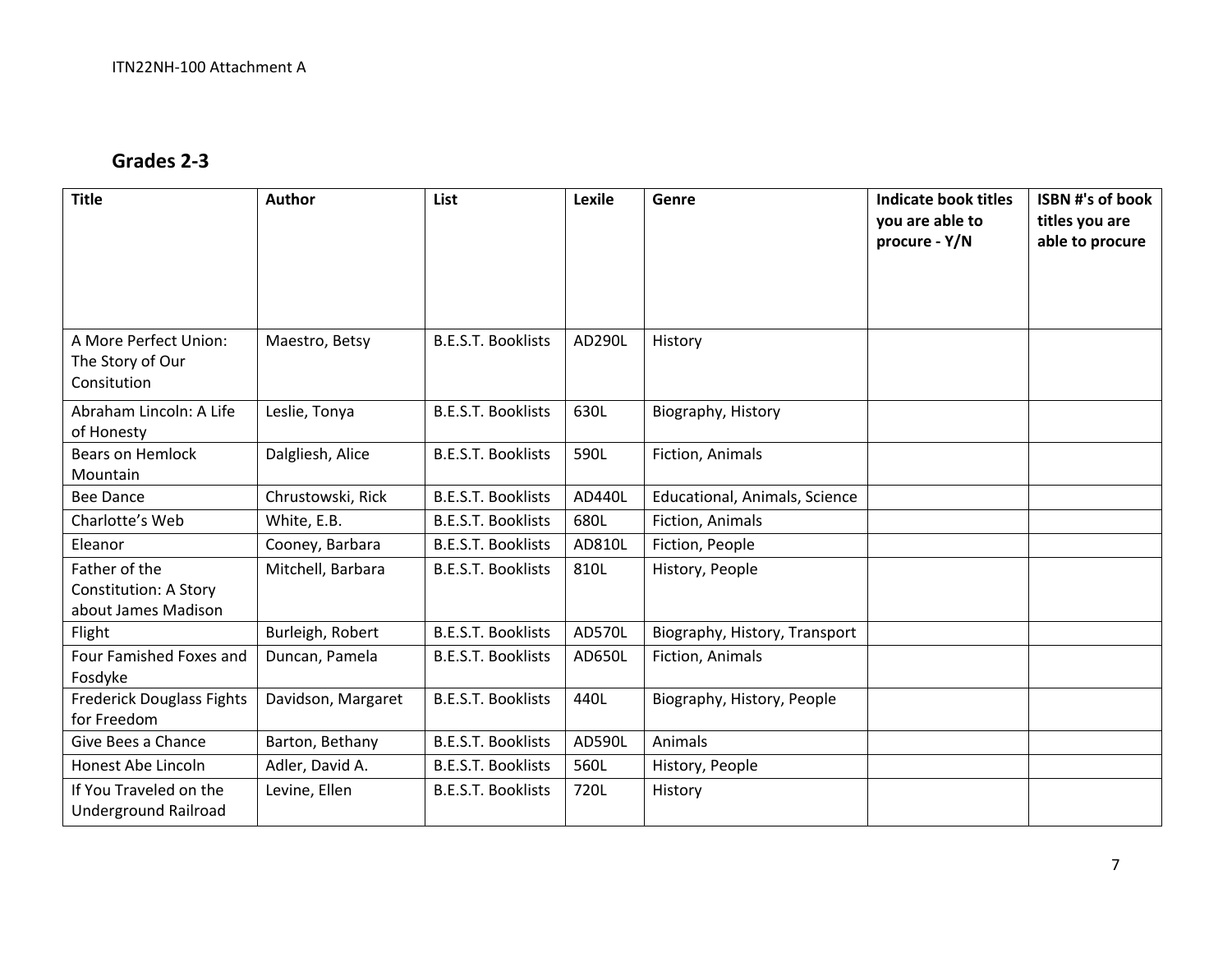| In a Pickle and other                                                                                | Terban, Marvin               | <b>B.E.S.T. Booklists</b> | 780L   | Educational, Language,                     |  |
|------------------------------------------------------------------------------------------------------|------------------------------|---------------------------|--------|--------------------------------------------|--|
| <b>Funny Idioms</b>                                                                                  |                              |                           |        | Grammar                                    |  |
| Living or Nonliving?                                                                                 | Hicks, Kelli                 | <b>B.E.S.T. Booklists</b> | 420L   | Science, Animals                           |  |
| Mango, Abuela, and Me                                                                                | Medina, Meg                  | <b>B.E.S.T. Booklists</b> | AD560L | Spanish, home & family                     |  |
| Matilda                                                                                              | Dahl, Roald                  | <b>B.E.S.T. Booklists</b> | 840L   | Fiction, Fantasy, Humor                    |  |
| Miracle on 133rd Street                                                                              | Manzano, Sonia               | <b>B.E.S.T. Booklists</b> | 640L   | Fiction, Holiday, Home &<br>family         |  |
| Moonshot: The Flight of<br>Apollo 11                                                                 | Floca, Brian                 | <b>B.E.S.T. Booklists</b> | AD830L | Space, Science                             |  |
| One Morning in Maine                                                                                 | McCloskey, Robert            | <b>B.E.S.T. Booklists</b> | AD610L | Fiction, Family,<br>Personal/social issues |  |
| Pablo Neruda: Poet of<br>the People                                                                  | Brown, Monica                | <b>B.E.S.T. Booklists</b> | AD740L | Books/writers                              |  |
| Pippi Longstocking                                                                                   | Lindgren, Astrid             | <b>B.E.S.T. Booklists</b> | 870L   | Fiction, Adventure, Humor                  |  |
| <b>Revolutionary Friends:</b><br><b>General George</b><br>Washington and the<br>Marquis de Lafayette | Castrovilla, Selene          | <b>B.E.S.T. Booklists</b> | 620L   | History, People                            |  |
| Rosa Parks                                                                                           | Greenfield, Eloise           | <b>B.E.S.T. Booklists</b> | 600L   | History, People, Social issues             |  |
| Sarah, Plain and Tall                                                                                | MacLachlan, Patricia         | <b>B.E.S.T. Booklists</b> | 660L   | Fiction, Family,<br>Personal/social issues |  |
| Seven Blind Mice                                                                                     | Young, Ed                    | <b>B.E.S.T. Booklists</b> | AD530L | Animals, fantasy                           |  |
| <b>Stuart Little</b>                                                                                 | White, E.B.                  | <b>B.E.S.T. Booklists</b> | 920L   | Fiction, Animals                           |  |
| Susan B. Anthony:<br>Fighter for Freedom and<br>Equality                                             | Slade, Suzanne               | <b>B.E.S.T. Booklists</b> | 620L   | History, People, Educational               |  |
| The Boxcar Children                                                                                  | Warner, Gertrude<br>Chandler | <b>B.E.S.T. Booklists</b> | 580L   | Fiction, Adventure, Crime<br>and Mystery   |  |
| The Children's Book of<br>Virtues                                                                    | Bennett, William             | <b>B.E.S.T. Booklists</b> | AD810L | Morals, educational                        |  |
| The Coastal Dune Drama:<br>Bob, the Gopher Tortoise                                                  | Nash, Katherine<br>Seeds     | <b>B.E.S.T. Booklists</b> | 1010L  | Animal stories                             |  |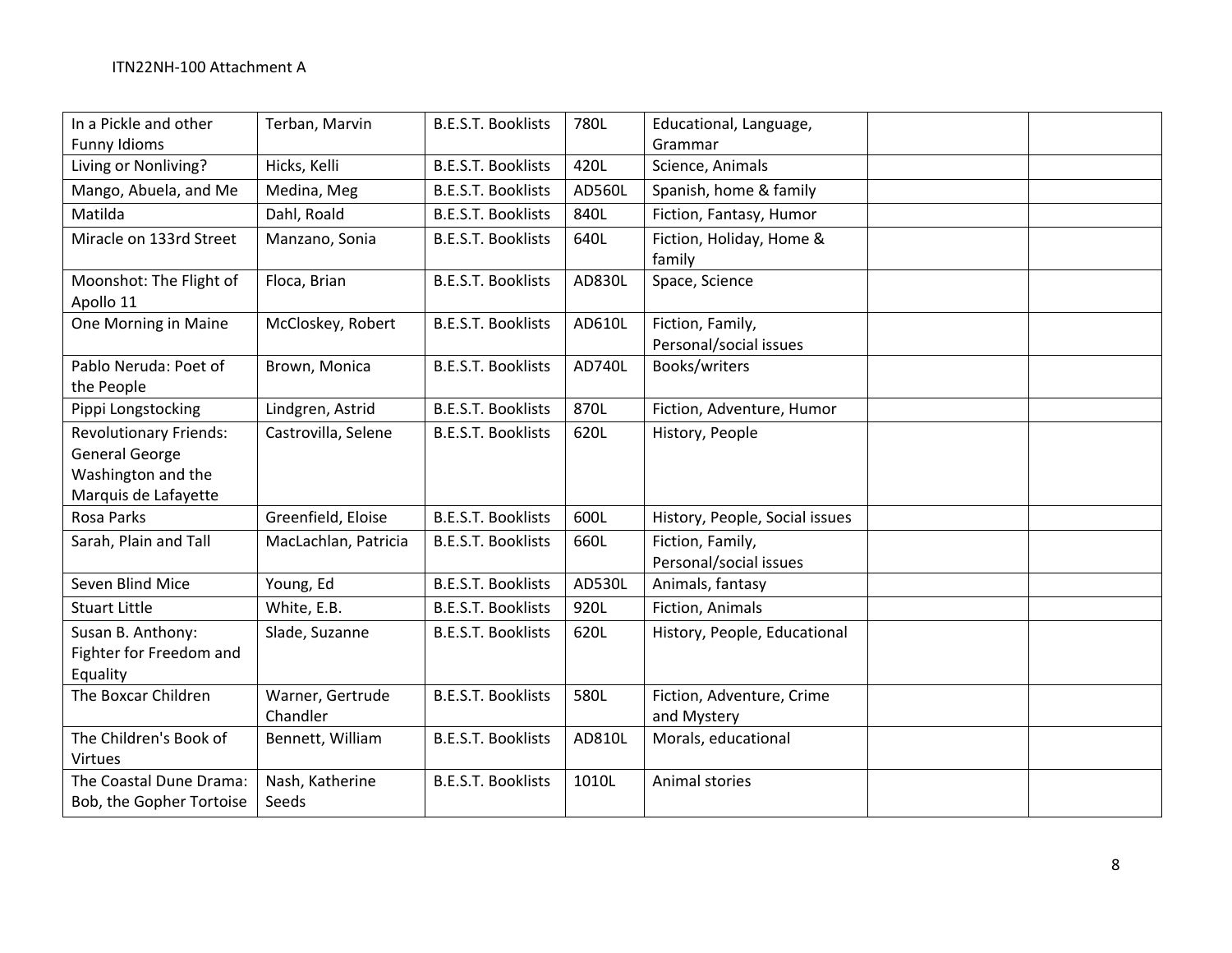| The Congress of the          | Taylor-Butler,     | <b>B.E.S.T. Booklists</b> | 660L          | Educational, social sciences        |  |
|------------------------------|--------------------|---------------------------|---------------|-------------------------------------|--|
| <b>United States</b>         | Christine          |                           |               |                                     |  |
| The Declaration of           | Osornio, Catherine | <b>B.E.S.T. Booklists</b> | 1200L         | History, social sciences            |  |
| Independence from A to       |                    |                           |               |                                     |  |
| Z                            |                    |                           |               |                                     |  |
| The Gingerbread Man          | Aylesworth, Jim    | <b>B.E.S.T. Booklists</b> | AD510L        | Fiction, Animals                    |  |
| The Little Prince            | de Saint-Exupery,  | <b>B.E.S.T. Booklists</b> | 710L          | Fiction, Fantasy                    |  |
|                              | Antoine            |                           |               |                                     |  |
| The Patchwork Quilt          | Flournoy, Valerie  | <b>B.E.S.T. Booklists</b> | AD590L        | Fiction, Family,                    |  |
|                              |                    |                           |               | Personal/social issues              |  |
| The Real McCoy: The Life     | Towle, Wendy       | <b>B.E.S.T. Booklists</b> | <b>NC920L</b> | Biography, science, people          |  |
| of an African-American       |                    |                           |               |                                     |  |
| Inventor                     |                    |                           |               |                                     |  |
| The Runaway Piggy            | Luna, James        | <b>B.E.S.T. Booklists</b> | 520L          | Bilingual (Spanish), Fiction,       |  |
|                              |                    |                           |               | Fantasy                             |  |
| The Story of the Statue      | Maestro, Betsy and | <b>B.E.S.T. Booklists</b> | AD740L        | History                             |  |
| of Liberty                   | Giulio             |                           |               |                                     |  |
| The Tuttle Twins and the     | Boyack, Connor     | <b>B.E.S.T. Booklists</b> | 650L          | Educational, social sciences        |  |
| Miraculous Pencil            |                    |                           |               |                                     |  |
| The Tuttle Twins Learn       | Boyack, Connor     | <b>B.E.S.T. Booklists</b> | 600L          | <b>Educational, social sciences</b> |  |
| About the Law                |                    |                           |               |                                     |  |
| The Whipping Boy             | Fleischman, Sid    | <b>B.E.S.T. Booklists</b> | 570L          | Adventure, Mystery, Fiction         |  |
| The Wizard of Oz             | Baum, Frank        | <b>B.E.S.T. Booklists</b> | 570L          | Fiction, Fantasy                    |  |
| To the Moon and Back         | Aldrin, Buzz       | <b>B.E.S.T. Booklists</b> | 810L          | History, science, adventure         |  |
| Vote!                        | Christelow, Eileen | <b>B.E.S.T. Booklists</b> | 420L          | Educational, elections,             |  |
|                              |                    |                           |               | political campaigns                 |  |
| <b>Wanted Dead or Alive:</b> | McGovern, Ann      | <b>B.E.S.T. Booklists</b> | 630L          | History, people, biography          |  |
| The True Story of Harriet    |                    |                           |               |                                     |  |
| Tubman                       |                    |                           |               |                                     |  |
| We Live Here Too!: Kids      | Loewen, Nancy      | <b>B.E.S.T. Booklists</b> | 680L          | Educational, social sciences        |  |
| <b>Talk About Good</b>       |                    |                           |               |                                     |  |
| Citizenship                  |                    |                           |               |                                     |  |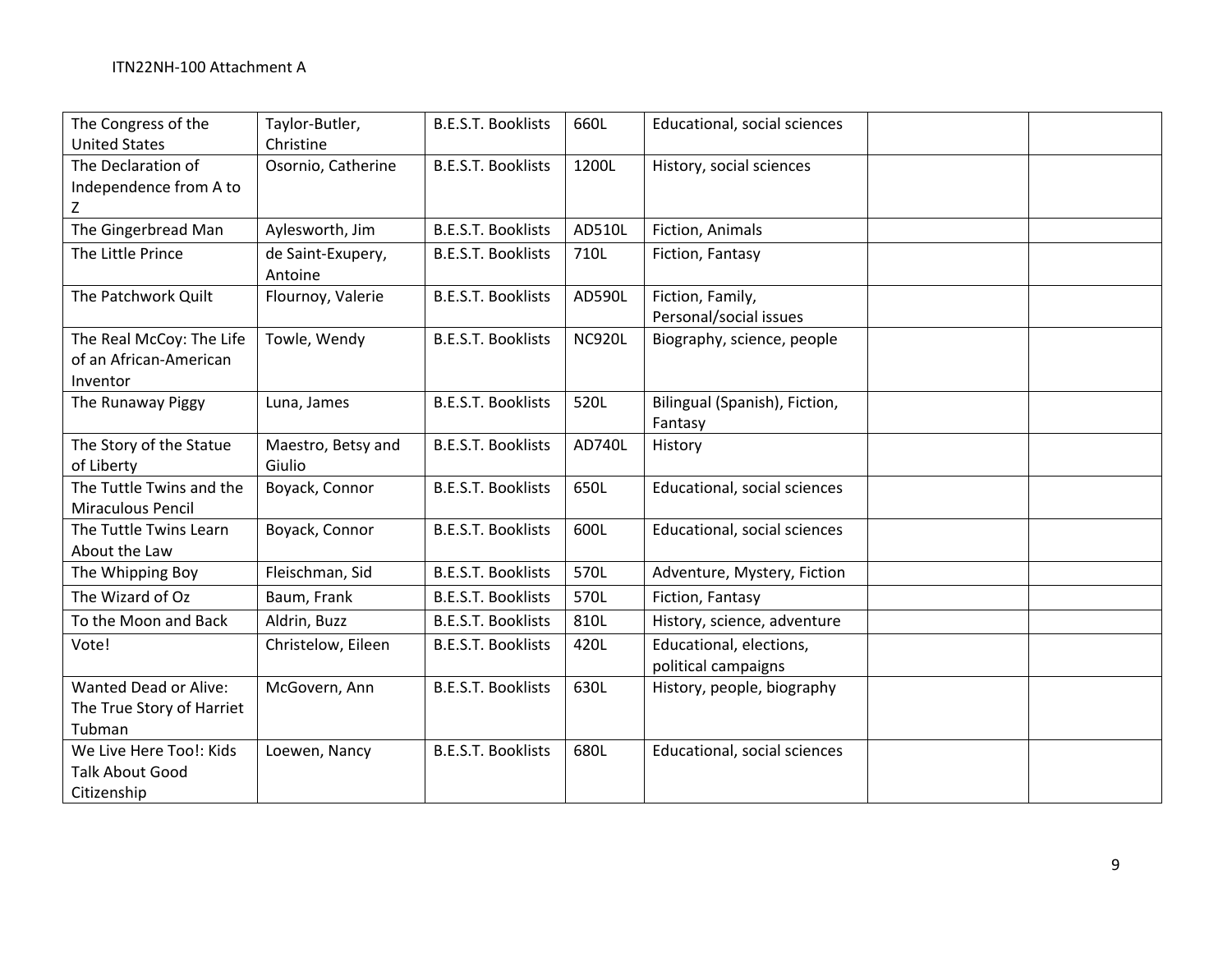| We the Kids: The<br>Preamble of the<br>Consitution of the United<br><b>States</b> | Catrow, David               | <b>B.E.S.T. Booklists</b>         | <b>NP</b>      | Educational, constitution                   |  |
|-----------------------------------------------------------------------------------|-----------------------------|-----------------------------------|----------------|---------------------------------------------|--|
| We the People                                                                     | Cheney, Lynne               | <b>B.E.S.T. Booklists</b>         | <b>NC1120L</b> | Educational, constitution,<br>history       |  |
| What are the Branches<br>of Democracy?                                            | Matzke, Ann                 | <b>B.E.S.T. Booklists</b>         | 780L           | Educational, social sciences                |  |
| What is a Government?                                                             | Bedesky, Baron              | <b>B.E.S.T. Booklists</b>         | 600L           | Educational, social sciences                |  |
| Who was Betsy Ross                                                                | Buckley, James Jr.          | <b>B.E.S.T. Booklists</b>         | 840L           | History, biography                          |  |
| Winnie the Pooh                                                                   | Milne, A.A                  | <b>B.E.S.T. Booklists</b>         | 790L           | Fiction, Animals                            |  |
| Ann of Green Gables                                                               | Montgomery, Lucy<br>Maud    | Commissioner's<br><b>Booklist</b> | 590L           | Fiction, Family,<br>Personal/social issues  |  |
| Charlie and the<br>Chocolate Factory                                              | Dahl, Roald                 | Commissioner's<br><b>Booklist</b> | 810L           | Fiction, Humor,<br>personal/social issues   |  |
| Don't Touch My Hair                                                               | Miller, Sharee              | Commissioner's<br><b>Booklist</b> | 500L           | Personal/social issues, Black<br>stories    |  |
| Little House in the Big<br>Woods                                                  | Wilder, Laura Ingalls       | Commissioner's<br><b>Booklist</b> | 930L           | Fiction, Family,<br>Personal/social issues  |  |
| Ralph S. Mouse                                                                    | Cleary, Beverly             | Commissioner's<br><b>Booklist</b> | 860L           | Fiction, Animals                            |  |
| Stellaluna                                                                        | Cannon, Janell              | Commissioner's<br><b>Booklist</b> | AD550L         | Animals, Fiction                            |  |
| The Lion and the Mouse                                                            | Aesop                       | Commissioner's<br><b>Booklist</b> | 410L           | Fiction, fable, classic                     |  |
| Anna, Banana, and the<br>Friendship Split                                         | Rissi, Anica Mrose          | All Pro Dads                      | 680L           | Fiction, Personal/social<br>issues, animals |  |
| <b>Carson Chooses</b><br>Forgiveness                                              | Dungy, Tony                 | All Pro Dads                      | 700L           | Sports, personal and social<br>issues       |  |
| Felipe and Claudette                                                              | Teague, Mark                | All Pro Dads                      | 540L           | Fiction, Animals                            |  |
| <b>Going Places</b>                                                               | Reynolds, Peter and<br>Paul | All Pro Dads                      | 480L           | Fiction                                     |  |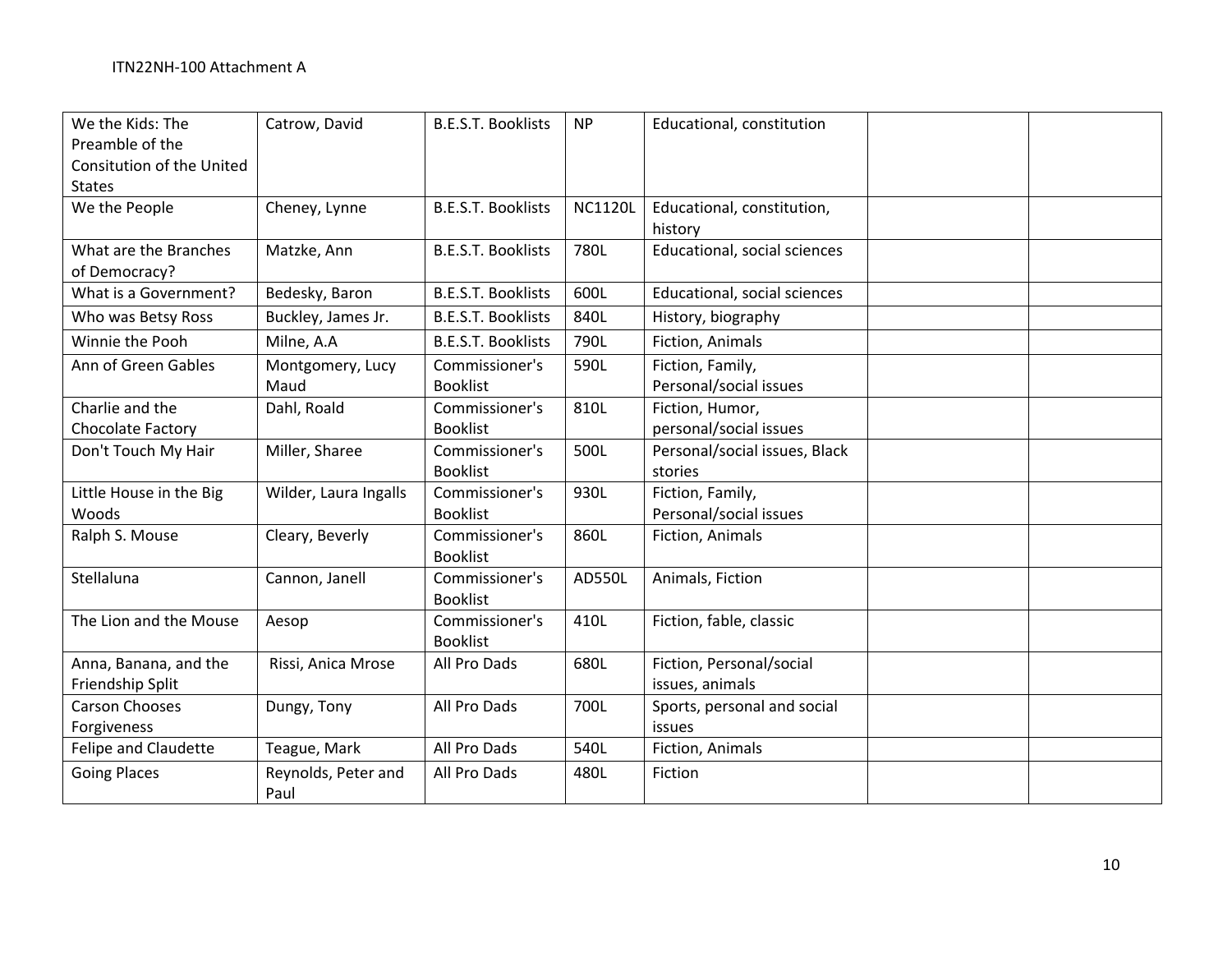| <b>Happy Likes Soccer</b>                         | Boelts, Maribeth and<br>Castillo, Lauren | All Pro Dads | <b>NC930L</b> | Fiction, Sports                                      |  |
|---------------------------------------------------|------------------------------------------|--------------|---------------|------------------------------------------------------|--|
| Henry and Mudge Take<br>the Big Test              | Rylant, Cynthia                          | All Pro Dads | 480L          | Fiction, animal, adventure                           |  |
| How to be Cool in Third<br>Grade                  | Duffey, Betsey                           | All Pro Dads | 600L          | Fiction, Personal/social<br>issues, animals          |  |
| <b>Imagination According to</b><br>Humphrey       | Birney, Betty G.                         | All Pro Dads | 580L          | Fiction, Anima;s                                     |  |
| Ish                                               | Reynolds, Peter                          | All Pro Dads | 510L          | family, personal/social issues                       |  |
| Judy Moody Saves the<br>World!                    | McDonald, Megan                          | All Pro Dads | 570L          | Humor, social/personal<br><b>issues</b>              |  |
| Judy Moody, Mood<br>Martian                       | McDonald, Megan                          | All Pro Dads | 510L          | Fiction, Fantasy,<br>social/personal issues          |  |
| Just Saving My Money                              | Mayer, Mercer                            | All Pro Dads | AD390L        | Animals                                              |  |
| Lark Holds the Key                                | Deen, Natasha                            | All Pro Dads | 510L          | Mystery, adventure                                   |  |
| Last Stop on Market<br>Street                     | De La Pena, Matt                         | All Pro Dads | AD610L        | Family & home, personal &<br>social issues           |  |
| Let's Talk Soccer                                 | Faulk, Laine                             | All Pro Dads | 510L          | Sports                                               |  |
| Maria Finds Courage                               | Dungy, Tony and<br>Lauren                | All Pro Dads | 720L          | Fiction, sports, bravery                             |  |
| Messy Bessey and the<br><b>Birthday Overnight</b> | McKissack, Fedrick<br>and Patricia       | All Pro Dads | 490L          | Fiction, problem solving                             |  |
| Mia Mayhem Learns to<br>Fly                       | West, Kara                               | All Pro Dads | 630L          | Animal, adventure                                    |  |
| Mufaro's Beautiful<br>Daughters                   | Steptoe, John                            | All Pro Dads | AD790L        | Fiction, folklore, history                           |  |
| Noah's Walk                                       | Pickney, Nekisha &<br>Rattler, Noah      | All Pro Dads | 870L          | Social issues, homelessness,<br>civic responsibility |  |
| Peachy and Keen: A<br><b>School Tail</b>          | Tharp, Jason & Rose,<br>J.B.             | All Pro Dads | 590L          | Fiction, school                                      |  |
| Rain Forest Relay                                 | Earhart, Kristin                         | All Pro Dads | 650L          | Science/adventure                                    |  |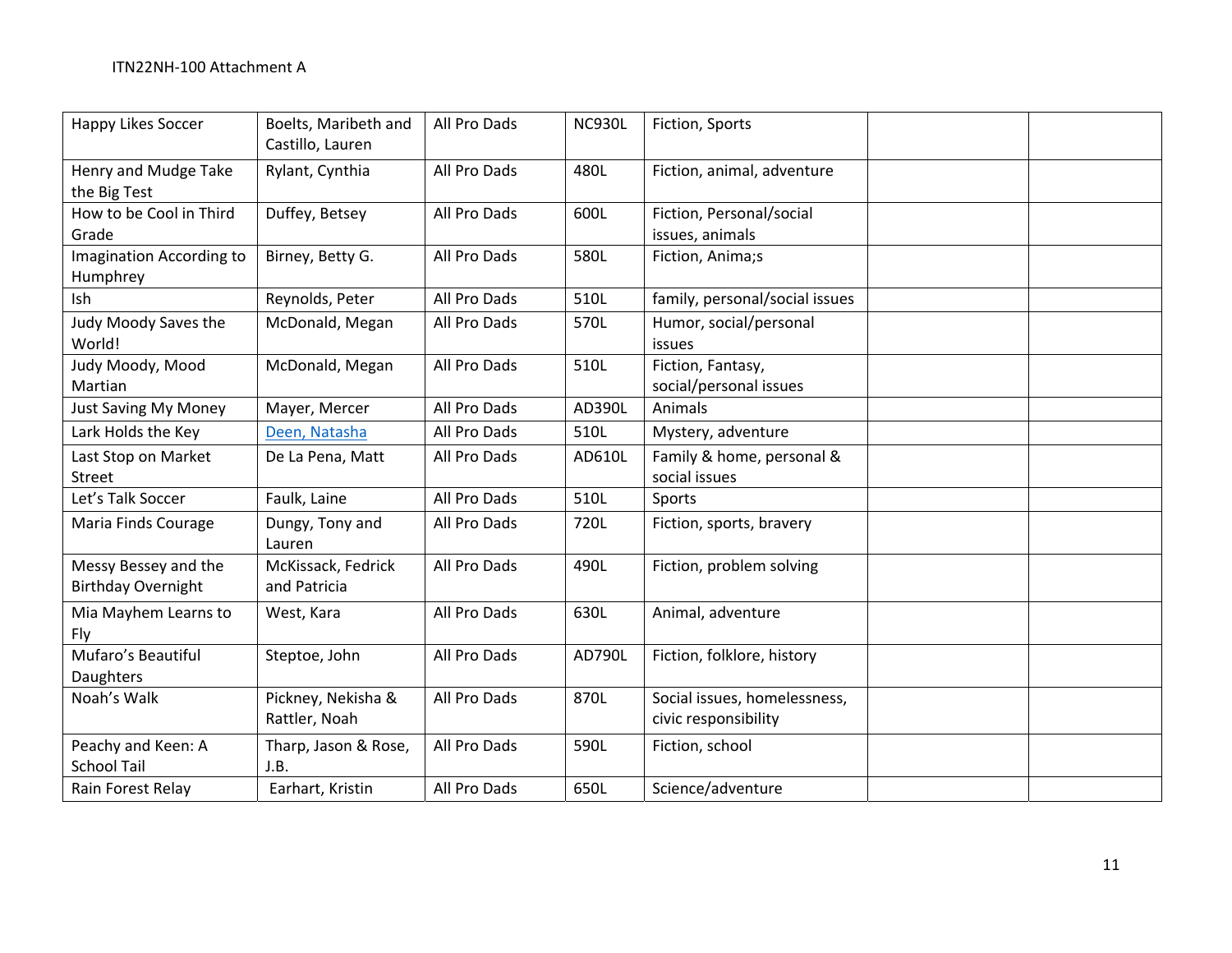| Roberto Clemente,<br>Young Baseball Hero | Sabin, Francene &<br>Macken, Joann Early | All Pro Dads | <b>NL</b>     | History, sports             |  |
|------------------------------------------|------------------------------------------|--------------|---------------|-----------------------------|--|
| The Busy Body Book                       | Rockwell, Lizzy                          | All Pro Dads | 680L          | Educational, fitness        |  |
| The Chocolate Touch                      | Catling, Patrick Skene                   | All Pro Dads | 770L          | Humor, school               |  |
| The Dot                                  | Reynolds, Peter                          | All Pro Dads | AD500L        | personal/social issues      |  |
| The Not-a-Pig                            | Faber, Polly                             | All Pro Dads | 690L          | Animal stories              |  |
| <b>Third Grade Angels</b>                | Spinelli, Jerrry                         | All Pro Dads | 390L          | School                      |  |
| Tiki and Ronde Barber:                   | Burleigh, Robert                         | All Pro Dads | AD580L        | Sports, personal and social |  |
| By My Brother's Side                     |                                          |              |               | <i>issues</i>               |  |
| Too Loud Lilly                           | Laguna, Sophie                           | All Pro Dads | AD510L        | Animal stories              |  |
| Who Cracked the Liberty                  | Roop, Peter and                          | All Pro Dads | <b>NC730L</b> | History                     |  |
| Bell?                                    | Connie                                   |              |               |                             |  |
| Why Do Leaves Change                     | Maestro, Betsy                           | All Pro Dads | 580L          | Fiction, natural history,   |  |
| Colors?                                  |                                          |              |               | science                     |  |
| X-Treme X-Ray                            | Veasey, Nick                             | All Pro Dads | <b>IG870L</b> | Educational, science        |  |
| Zoey and Sassafras                       | Citro, Asia                              | All Pro Dads | 600L          | Fantasy, adventure          |  |
| Caterflies and Ice                       |                                          |              |               |                             |  |

# **Grades 4‐5**

| <b>Title</b>         | Author           | List             | Lexile | Genre                       | Indicate book titles<br>you are able to<br>procure - Y/N | ISBN #'s of<br>book titles you<br>are able to<br>procure |
|----------------------|------------------|------------------|--------|-----------------------------|----------------------------------------------------------|----------------------------------------------------------|
| Abuelita's Heart     | Cordova, Amy     | <b>B.E.S.T.</b>  | 830L   | fiction, family,            |                                                          |                                                          |
|                      |                  | <b>Booklists</b> |        | personal/social issues      |                                                          |                                                          |
| Anne of Green Gables | Montgomery, L.M. | <b>B.E.S.T.</b>  | 590L   | historical fiction, family, |                                                          |                                                          |
|                      |                  | <b>Booklists</b> |        | personal/social issues      |                                                          |                                                          |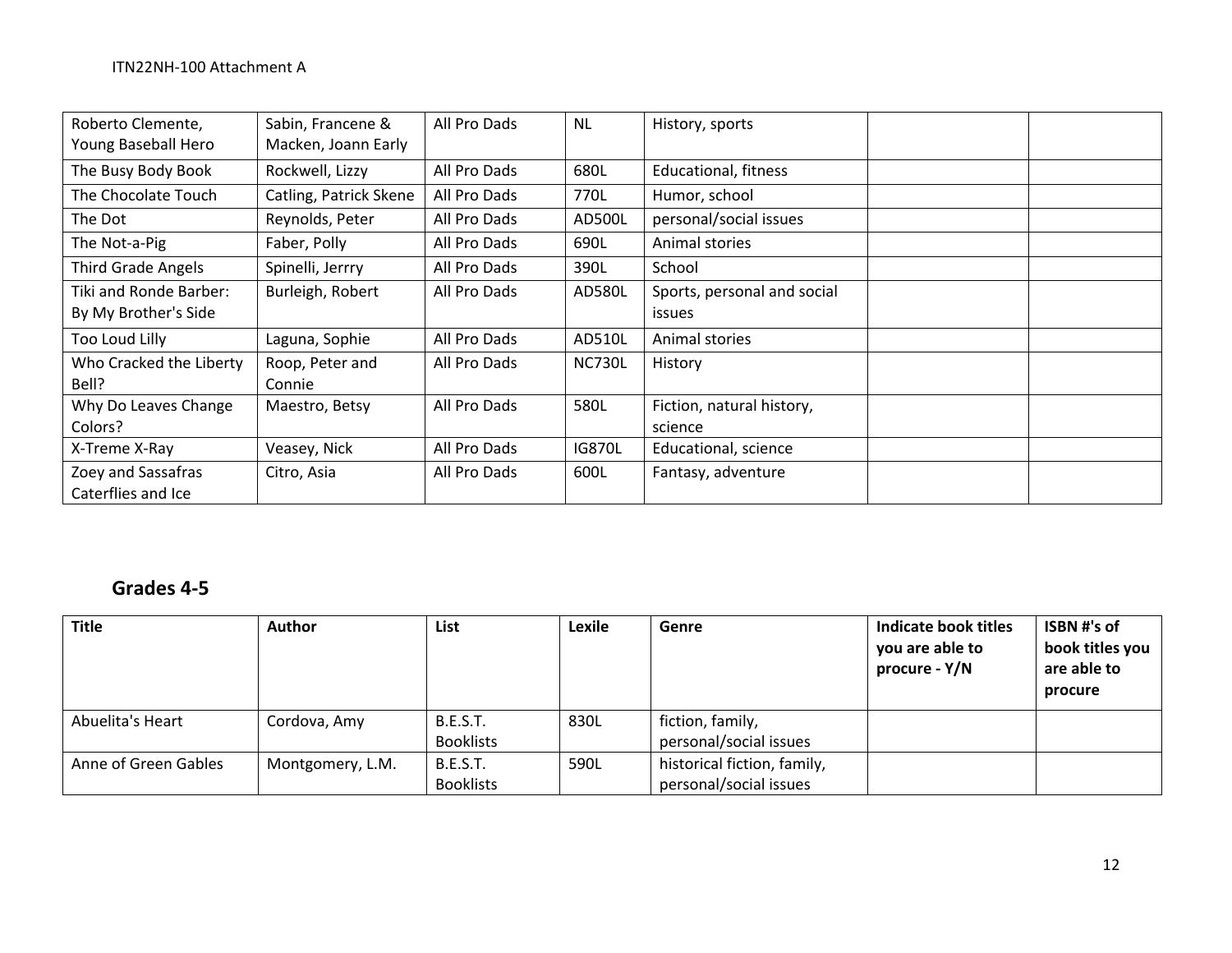| <b>Before Columbus: The</b><br>Americas of 1491                                                                     | Mann, Charles C.                                    | <b>B.E.S.T.</b><br><b>Booklists</b> | <b>NCA1080L</b> | History, People                                       |  |
|---------------------------------------------------------------------------------------------------------------------|-----------------------------------------------------|-------------------------------------|-----------------|-------------------------------------------------------|--|
| Call it Courage                                                                                                     | Sperry, Armstrong                                   | <b>B.E.S.T.</b><br><b>Booklists</b> | 830L            | Fiction, personal/social<br>issues                    |  |
| Call Me Maria                                                                                                       | Cofer, Judith Ortiz                                 | <b>B.E.S.T.</b><br><b>Booklists</b> | 970L            | Fiction                                               |  |
| Carry on, Mr. Bowditch                                                                                              | Latham, Jean Lee                                    | <b>B.E.S.T.</b><br><b>Booklists</b> | 570L            | Fiction                                               |  |
| Casey at the Bat                                                                                                    | Thayer, Ernest<br>Lawrence                          | <b>B.E.S.T.</b><br><b>Booklists</b> | <b>NP</b>       | Sports, poetry                                        |  |
| <b>Chasing Vermeer</b>                                                                                              | Balliett, Blue                                      | <b>B.E.S.T.</b><br><b>Booklists</b> | 770L            | Mystery, fiction                                      |  |
| Chester Nez and<br>th+10:34e Unbreakable<br>Code: A Navajo Code<br>Talker's Story                                   | Bruchac, Joseph                                     | <b>B.E.S.T.</b><br><b>Booklists</b> | 780L            | Biography, multi-cultural,<br>history                 |  |
| City of Ember                                                                                                       | DuPrau, Jeanne                                      | <b>B.E.S.T.</b><br><b>Booklists</b> | 680L            | Science Fiction, Fantasy,<br>Adventure                |  |
| <b>Esperanza Rising</b>                                                                                             | Ryan, Pam Muñoz                                     | <b>B.E.S.T.</b><br><b>Booklists</b> | 750L            | Historical fiction, family,<br>multi-cultural         |  |
| <b>Farewell to Manzanar</b>                                                                                         | Huston, Jeanne<br>Wakatsuki and<br>Huston, James D. | <b>B.E.S.T.</b><br><b>Booklists</b> | 1040L           | Autobiography, family,<br>prejudice, history, justice |  |
| Five Children and It                                                                                                | Nesbit, Edith                                       | <b>B.E.S.T.</b><br><b>Booklists</b> | 600L            | Fiction, Fantasy, Family                              |  |
| Florida                                                                                                             | Orr, Tamra                                          | <b>B.E.S.T.</b><br><b>Booklists</b> | 920L            | Non-fiction, history,<br>informational                |  |
| Fort Mose: And the<br>Storyof the Man Who<br><b>Built the First Free Black</b><br>Settlement in Colonial<br>America | Turner, Glennette<br>Tilley                         | <b>B.E.S.T.</b><br><b>Booklists</b> | 1180L           | <b>Historical non-fiction</b>                         |  |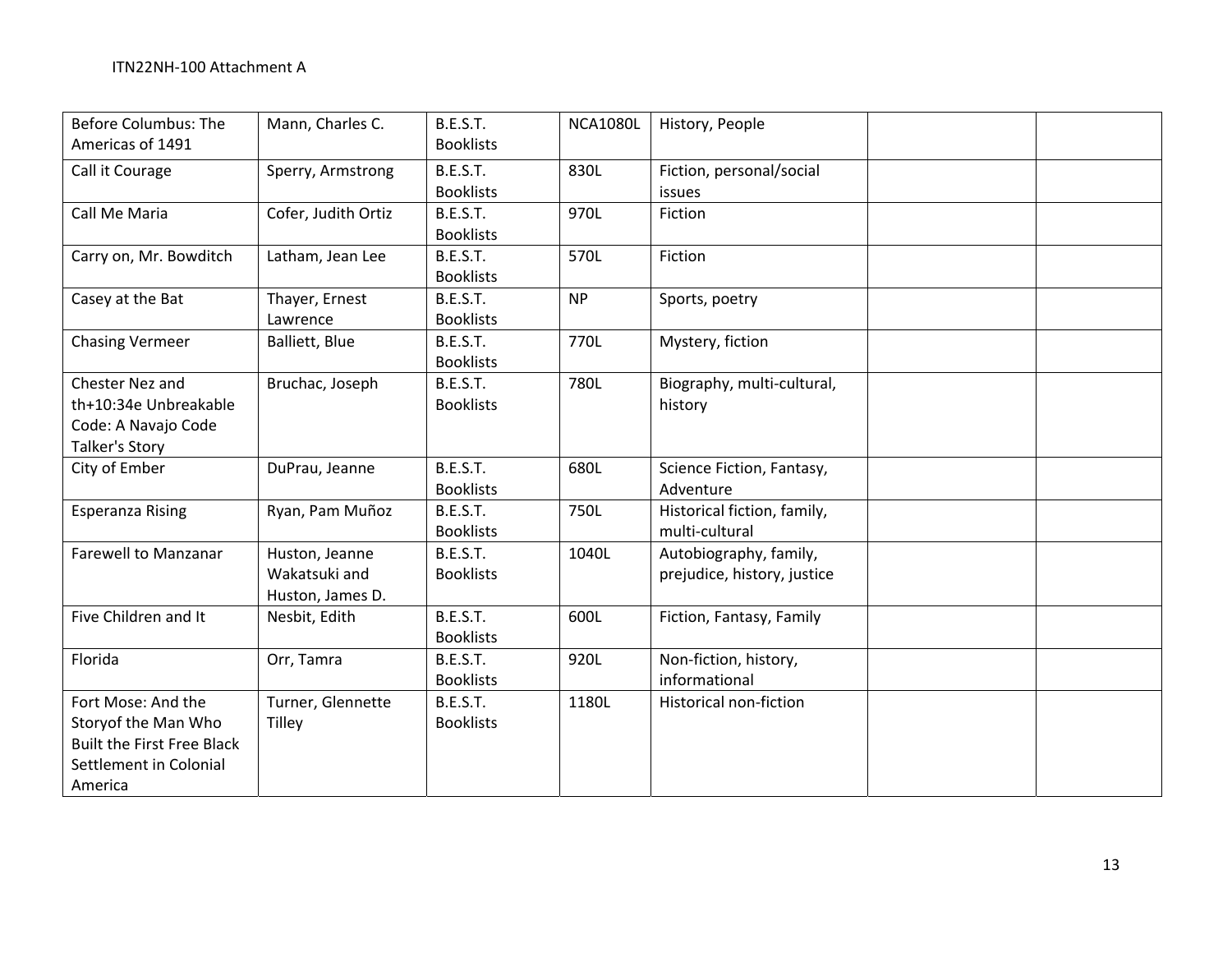| From the Mixed-Up Files<br>of Mrs. Basil E.<br>Frankweiler                           | Konigsburg, E.L.      | <b>B.E.S.T.</b><br><b>Booklists</b> | 700L      | Fiction, mystery                                   |  |
|--------------------------------------------------------------------------------------|-----------------------|-------------------------------------|-----------|----------------------------------------------------|--|
| Halfway Down                                                                         | Milne, A.A            | <b>B.E.S.T.</b><br><b>Booklists</b> | 500L      | Poetry                                             |  |
| <b>Hidden Figures</b>                                                                | Shetterly, Margot     | <b>B.E.S.T.</b><br><b>Booklists</b> | 1160L     | Space, historical non-fiction                      |  |
| <b>Homer Price</b>                                                                   | McCloskey, Robert     | <b>B.E.S.T.</b><br><b>Booklists</b> | 1000L     | Fiction, humor                                     |  |
| Hurricanes: Earth's<br><b>Mightiest Storms</b>                                       | Lauber, Patrica       | <b>B.E.S.T.</b><br><b>Booklists</b> | 930L      | Non-fiction, informational,<br>science             |  |
| I am Malala                                                                          | Yousafzai, Malala     | <b>B.E.S.T.</b><br><b>Booklists</b> | 830L      | Non-fiction, memoir, human<br>rights (women)       |  |
| Island of the Blue<br><b>Dolphins</b>                                                | O'Dell, Scott         | <b>B.E.S.T.</b><br><b>Booklists</b> | 1000L     | Fiction, adventure,<br>resilience                  |  |
| James Madison:<br>Champion of Liberty and<br>Justice                                 | Kaminski, John        | <b>B.E.S.T.</b><br><b>Booklists</b> | <b>NL</b> | Non-fiction, history,<br>biographical              |  |
| Johnny Tremain                                                                       | Forbes, Esther        | <b>B.E.S.T.</b><br><b>Booklists</b> | 840L      | Historical fiction, American<br>Revolution         |  |
| Little House on the<br>Prairie                                                       | Wilder, Laura Ingalls | <b>B.E.S.T.</b><br><b>Booklists</b> | 760L      | Historical fiction, family,<br>migration           |  |
| My Librarian is a Camel:<br>How Books Are Brought<br>to Children Around the<br>World | Ruurs, Margriet       | <b>B.E.S.T.</b><br><b>Booklists</b> | 980L      | Non-fiction,<br>multiculturalism,<br>informational |  |
| On the Wings of Heroes                                                               | Peck, Richard         | <b>B.E.S.T.</b><br><b>Booklists</b> | 730L      | Historial fiction, family,<br>heroes               |  |
| Promises to Keep: How<br>Jackie Robinson Changed<br>America                          | Robinson, Sharon      | <b>B.E.S.T.</b><br><b>Booklists</b> | 1030L     | Biography, sports, civil rights                    |  |
| Reaching for the Moon                                                                | Aldrin, Buzz          | <b>B.E.S.T.</b><br><b>Booklists</b> | 860L      | Space, Science and<br>Technology                   |  |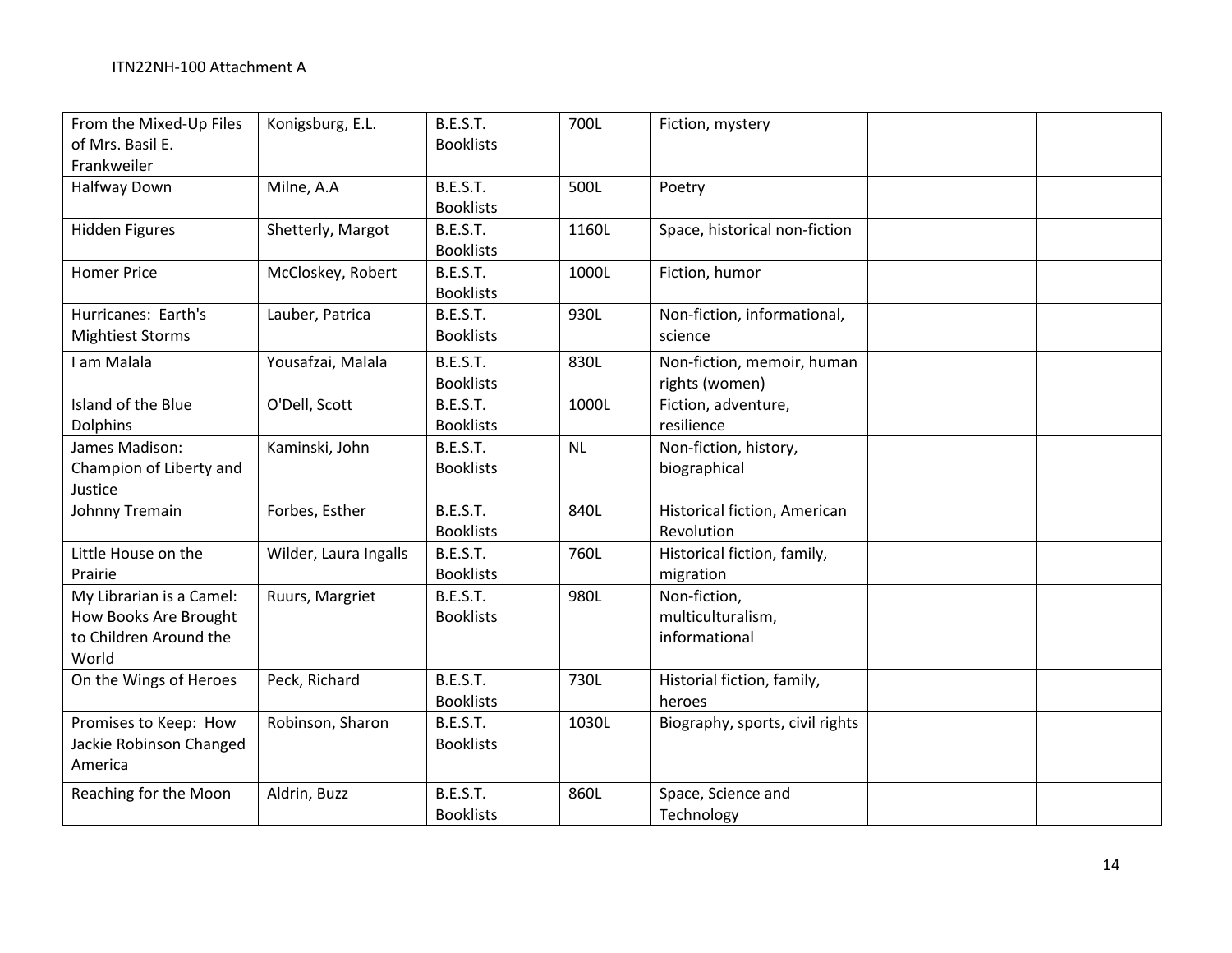| Shh! We're Writing the<br>Constitution           | Fritz, Jean                 | <b>B.E.S.T.</b><br><b>Booklists</b> | 950L      | History, informational,<br>humor, governance                           |  |
|--------------------------------------------------|-----------------------------|-------------------------------------|-----------|------------------------------------------------------------------------|--|
| Tales from the Odyssey<br>(Series)               | Osborne, Mary Pope          | <b>B.E.S.T.</b><br><b>Booklists</b> | 790L      | Mythology                                                              |  |
| The Bill of Rights                               | Burgan, Michael             | <b>B.E.S.T.</b><br><b>Booklists</b> | 990L      | History, Non-fiction                                                   |  |
| The Castle in the Attic                          | Winthrop, Elizabeth         | <b>B.E.S.T.</b><br><b>Booklists</b> | 750L      | Fiction, fantasy, adventure                                            |  |
| The Constitution                                 | Colman, Warren              | <b>B.E.S.T.</b><br><b>Booklists</b> | 710L      | History, informational,<br>governance                                  |  |
| The Declaration of<br>Independence               | Landau, Elaine              | <b>B.E.S.T.</b><br><b>Booklists</b> | 780L      | History, informational,<br>governance                                  |  |
| The Emancipation<br>Proclamation                 | Heinrichs, Ann              | <b>B.E.S.T.</b><br><b>Booklists</b> | 800L      | History, informational,<br>governance                                  |  |
| The Great Seal of the<br><b>United States</b>    | DeGezelle, Terri            | <b>B.E.S.T.</b><br><b>Booklists</b> | <b>NL</b> | History, informational,<br>symbols                                     |  |
| The Lion, the Witch, and<br>the Wardrobe         | Lewis, C.S.                 | <b>B.E.S.T.</b><br><b>Booklists</b> | 940L      | Fiction, Fantasy, Adventure                                            |  |
| The Shakespeare Stealer                          | Backwood, Gary              | <b>B.E.S.T.</b><br><b>Booklists</b> | 840L      | Historical fiction, Adventure,<br>Humor                                |  |
| The Story Of Science:<br>Aristotle Leads The Way | Hakim, Joy                  | <b>B.E.S.T.</b><br><b>Booklists</b> | 950L      | Non-fiction, informational,<br>science, ancient cultures               |  |
| The Trail of Tears                               | Bruchac, Joseph             | <b>B.E.S.T.</b><br><b>Booklists</b> | 740L      | Non-fiction, historical,<br>Native Americans, migration                |  |
| The Watsons Go to<br>Birmingham                  | Curtis, Christopher<br>Paul | <b>B.E.S.T.</b><br><b>Booklists</b> | 920L      | Non-fiction, historical,<br>family, social issues,<br>multiculturalism |  |
| The Wolf's Story                                 | Forward, Toby               | <b>B.E.S.T.</b><br><b>Booklists</b> | AD520L    | Fiction, fairy tale,<br>perception, humor                              |  |
| They Called Her Molly<br>Pitcher                 | Rockwell, Anne              | <b>B.E.S.T.</b><br><b>Booklists</b> | 900L      | Non-fiction, history,<br>American Revolution, humor                    |  |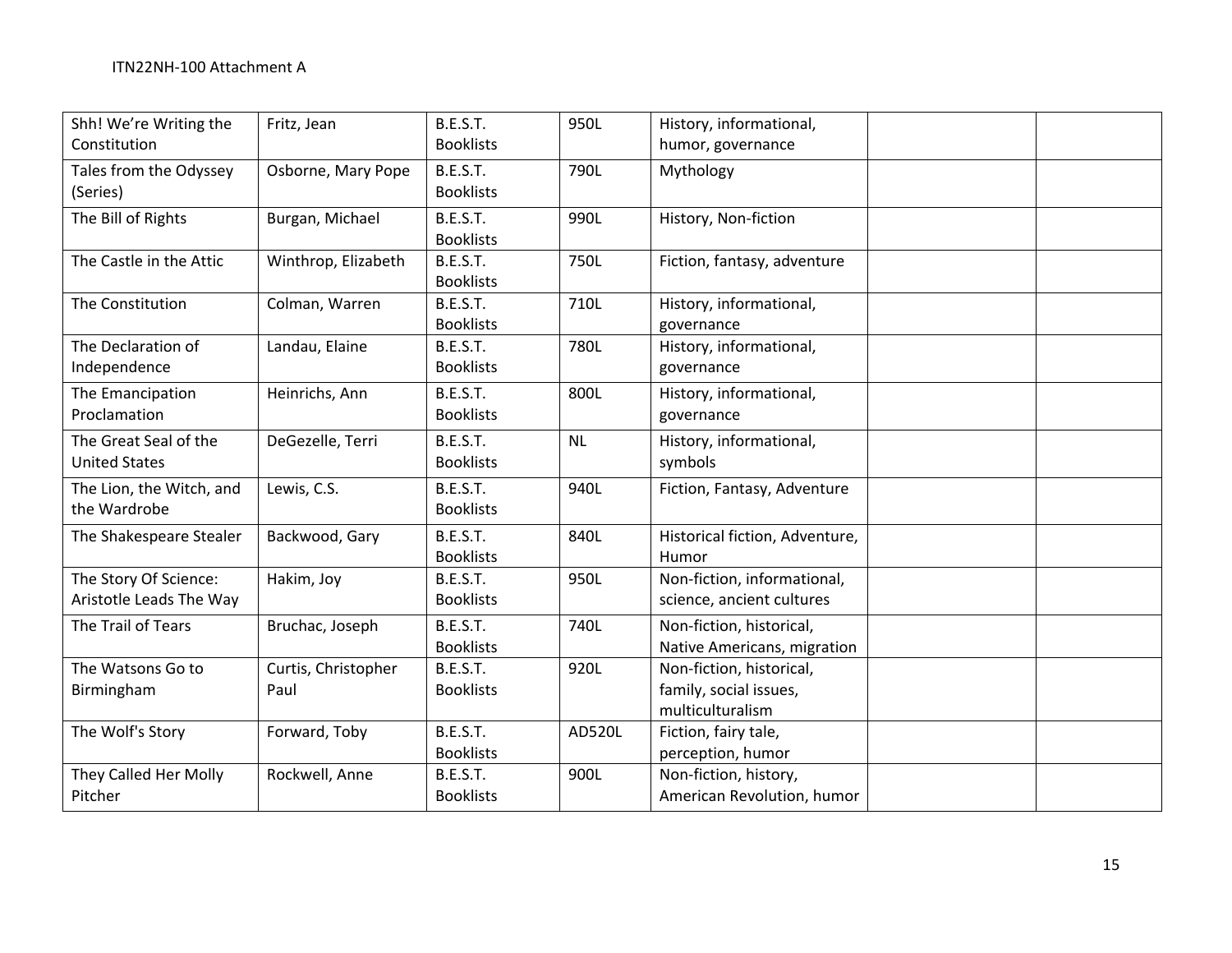| <b>Thurgood Marshall and</b><br>the Supreme Court                             | Kent, Deborah            | <b>B.E.S.T.</b><br><b>Booklists</b> | 1000L          | Biography, history,<br>informational, governance,<br>multiculturalism |  |
|-------------------------------------------------------------------------------|--------------------------|-------------------------------------|----------------|-----------------------------------------------------------------------|--|
| To Catch a Fish                                                               | Greenfield, Eloise       | <b>B.E.S.T.</b><br><b>Booklists</b> | <b>NL</b>      | Poetry                                                                |  |
| <b>Toliver's Secret</b>                                                       | Brady, Esther Wood       | <b>B.E.S.T.</b><br><b>Booklists</b> | 740L           | Fiction, crime & mystery,<br>history                                  |  |
| Volcano: Eruption and<br>Healing of St. Helens                                | Lauber, Patrica          | <b>B.E.S.T.</b><br><b>Booklists</b> | 830L           | Non-fiction, earth, natural<br>history, geography                     |  |
| We the People: The<br>Constitution of the<br><b>United State of America</b>   | Spier, Peter             | <b>B.E.S.T.</b><br><b>Booklists</b> | <b>NC1110L</b> | Non-fiction, educational,<br>social sciences                          |  |
| What Are the Parts of<br>Government?                                          | Thomas, William<br>David | <b>B.E.S.T.</b><br><b>Booklists</b> | 660L           | Non-fiction, educational,<br>social sciences                          |  |
| Where Was Patrick Henry<br>on the 29th of May?                                | Fritz, Jean              | <b>B.E.S.T.</b><br><b>Booklists</b> | 1000L          | Non-fiction, biography,<br>history, political & military              |  |
| Who Would Win: Whales<br>vs Giant Squid (Series)                              | Pallota, Jerry           | <b>B.E.S.T.</b><br><b>Booklists</b> | 700L           | Non-fiction, informational<br>text, animals                           |  |
| William Shakespeare and<br>the Globe                                          | Aliki                    | <b>B.E.S.T.</b><br><b>Booklists</b> | AD850L         | Non-fiction, biography,<br>theater, drama                             |  |
| Written in Bone: Buried<br>Lives of Jamestown and<br><b>Colonial Maryland</b> | Walker, Sally            | <b>B.E.S.T.</b><br><b>Booklists</b> | <b>NC1140L</b> | Fiction, biology                                                      |  |
| Alice in Wonderland                                                           | Carroll, Lewis           | Commissioner's<br><b>Booklist</b>   | 360L           | Fiction, adventure, fantasy<br>& magical realism                      |  |
| <b>Black Beauty</b>                                                           | Sewell, Anna             | Commissioner's<br><b>Booklist</b>   | 850L           | Fiction, animal stories                                               |  |
| <b>Frederick Douglass Fights</b><br>For Freedom                               | Davidson, Margaret       | Commissioner's<br><b>Booklist</b>   | 440L           | Non-fiction, history, slavery                                         |  |
| Mrs. Frisby and the Rats<br>of Nimh                                           | O'Brian, Robert C.       | Commissioner's<br><b>Booklist</b>   | 790L           | Fiction, animal stories                                               |  |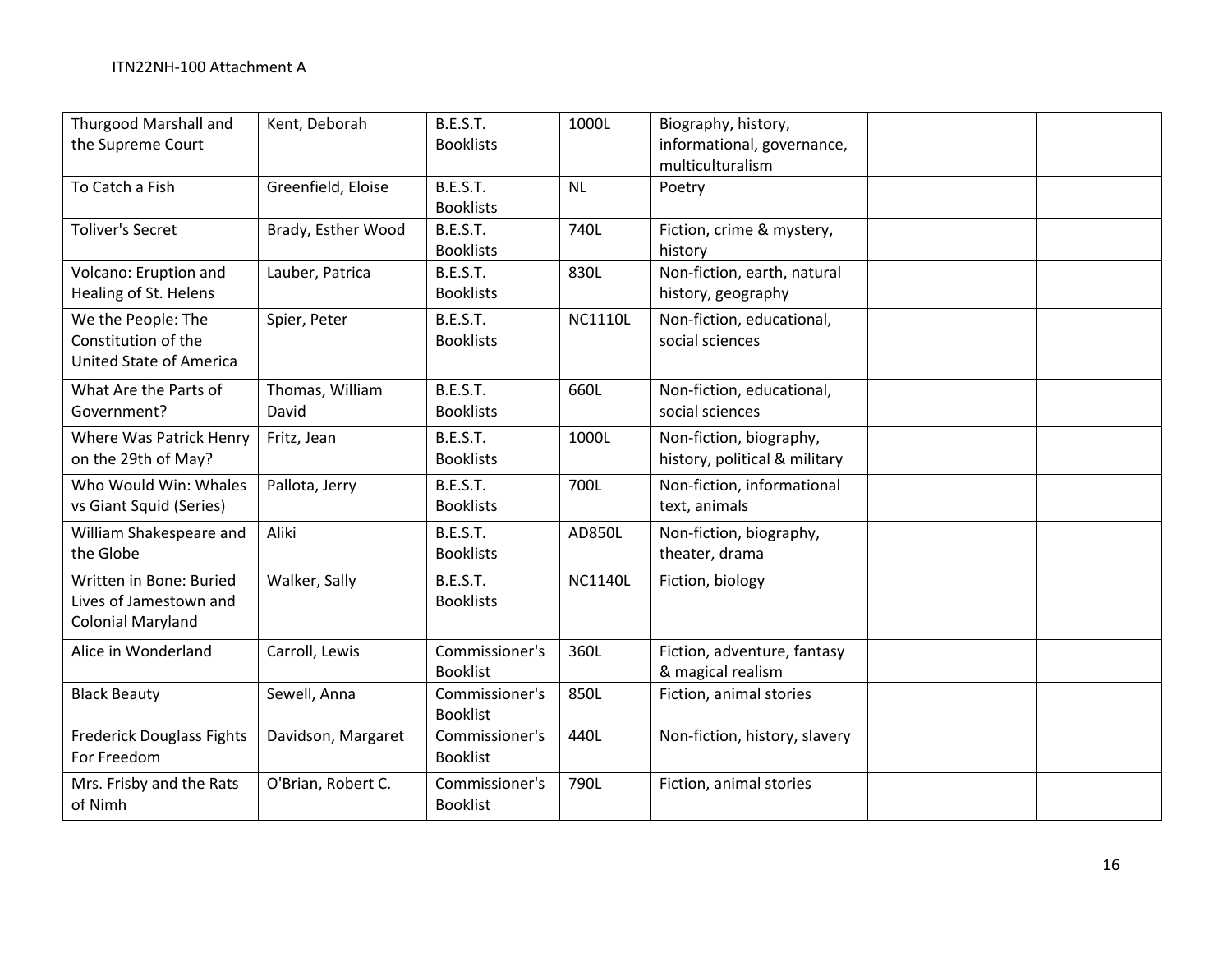| <b>Phantom Tollbooth</b>     | Juster, Norton     | Commissioner's  | 1000L         | Fiction, fantasy & magical     |  |
|------------------------------|--------------------|-----------------|---------------|--------------------------------|--|
|                              |                    | <b>Booklist</b> |               | realism                        |  |
| Pippi Longstocking           | Lindgren, Astrid   | Commissioner's  | 870L          | Fiction, graphic novel,        |  |
|                              |                    | <b>Booklist</b> |               | adventure, humor               |  |
| The Hobbit                   | Tolkein, J.R.R     | Commissioner's  | 1000L         | Fiction, fantasy & magical     |  |
|                              |                    | <b>Booklist</b> |               | realism                        |  |
| The Legend of Sleepy         | Irving, Washington | Commissioner's  | <b>GN600L</b> | Fiction, horror & ghost,       |  |
| Hollow                       |                    | <b>Booklist</b> |               | comic                          |  |
| The Wonderful Wizard of      | Baum, Frank L.     | Commissioner's  | 1030L         | Fiction, fantasy, adventure    |  |
| Oz                           |                    | <b>Booklist</b> |               |                                |  |
| Treasure Island              | Stevenson, Robert  | Commissioner's  | 1070L         | Fiction, adventure,            |  |
|                              | Louis              | <b>Booklist</b> |               | anthologies                    |  |
| An A From Miss Keller        | Polacco, Patricia  | All Pro Dads    | 700L          | Fiction, school                |  |
| Heartwood Hotel: A True      | George, Kallie     | All Pro Dads    | 650L          | Fiction, animal stories        |  |
| Home                         |                    |                 |               |                                |  |
| <b>Because of Winn-Dixie</b> | DiCamillo, Kate    | All Pro Dads    | 670L          | Fiction, animal stories,       |  |
|                              |                    |                 |               | teaching                       |  |
| <b>Carson Chooses</b>        | Dungy, Tony        | All Pro Dads    | 700L          | Sports, personal and social    |  |
| Forgiveness                  |                    |                 |               | issues, this book found in all |  |
|                              |                    |                 |               | sections                       |  |
| Charles Drew, Doctor         | Venezia, Mikw      | All Pro Dads    | 940L          | Non-fiction, science &         |  |
| Who                          |                    |                 |               | technology, biography          |  |
| Got the World Pumped         |                    |                 |               |                                |  |
| Up to Donate Blood           |                    |                 |               |                                |  |
| Comeback Catcher             | Maddox, Jake       | All Pro Dads    | <b>GN530L</b> | Fiction, sports, comics        |  |
| The Kindness Club:           | Sheinmel, Courtney | All Pro Dads    | 630L          | Fiction, personal & social     |  |
| Designed by Lucy             |                    |                 |               | issues, friendship             |  |
| Fenway and Hattie            | Cole, Victoria J.  | All Pro Dads    | 500L          | Fiction, animal stories,       |  |
|                              |                    |                 |               | school, time & seasons         |  |
| <b>Fourth Grade Rats</b>     | Spinelli, Jerry    | All Pro Dads    | 340L          | Fiction, school, personal &    |  |
|                              |                    |                 |               | social issues                  |  |
| Just My Luck                 | McGovern, Cammie   | All Pro Dads    | 790L          | Fiction, family & home,        |  |
|                              |                    |                 |               | personal & social issues       |  |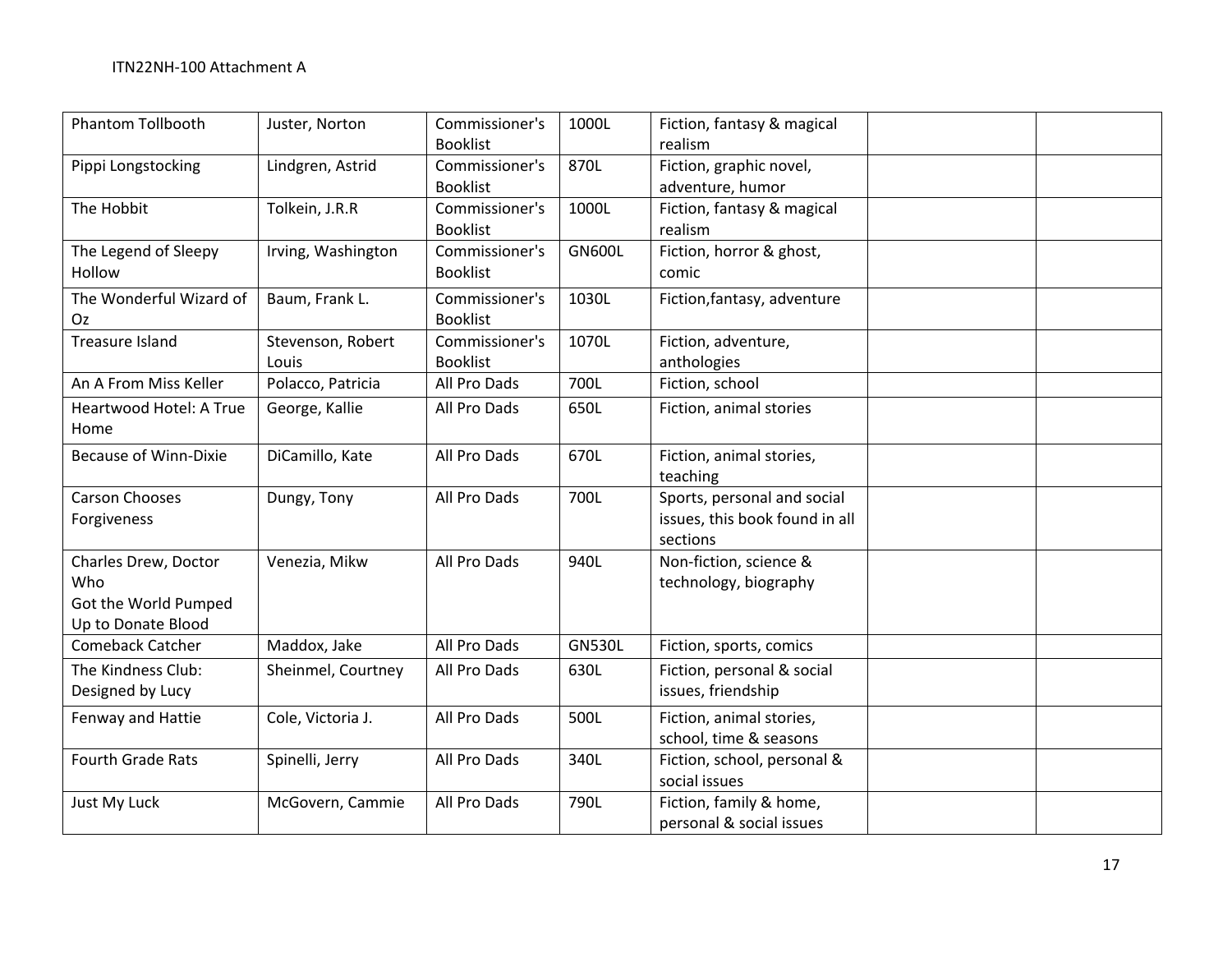| Koya Delaney and the<br>Good Girl Blues      | Greenfield, Eloise                      | All Pro Dads | 740L  | Fiction, family & home,<br>personal & social issues               |
|----------------------------------------------|-----------------------------------------|--------------|-------|-------------------------------------------------------------------|
| Molly's Story, A Dog's<br>Purpose Puppy Tale | Cameron, W. Bruce                       | All Pro Dads | 590L  | Fiction, animal stories                                           |
| <b>Mountain Mission</b>                      | Earhart, Krisin                         | All Pro Dads | 740L  | Fiction, animal stories                                           |
| Play Makers                                  | Lupica, Mike                            | All Pro Dads | 920L  | Fiction, sports                                                   |
| Ramona the Brave                             | Cleary, Beverly                         | All Pro Dads | 820L  | Fiction, school, family &<br>home                                 |
| School Days According to<br>Humphrey         | Birney, Betty B.                        | All Pro Dads | 640L  | Fiction, animal stories,<br>school                                |
| The Boy Who Harnessed<br>the Wind            | Kamkwamba, William<br>and Mealer, Bryan | All Pro Dads | 850L  | Fiction, science &<br>technology                                  |
| The Chalk Box Kid                            | Bulla, Clyde Robert                     | All Pro Dads | 510L  | Fiction, art                                                      |
| The Family Under the<br><b>Bridge</b>        | Carlson, Natalie<br>Savage              | All Pro Dads | 680L  | Fiction, family,<br>holidays/Christmas                            |
| The Hundred Dresses                          | Estes, Eleanor                          | All Pro Dads | 870L  | Fiction, school, bullying,<br>classic                             |
| The Junkyard Wonders                         | Polacco, Patricia                       | All Pro Dads | 660L  | Fiction, school, friendship                                       |
| The Kindness<br>ClubDesigned by Lucy         | Sheinmel, Courtney                      | All Pro Dads | 600L  | Fiction, school, friendship                                       |
| The Moon Over High<br>Street                 | Babbitt, Natalie                        | All Pro Dads | 740L  | Fiction, family                                                   |
| The Mouse and the<br>Motorcycle              | Cleary, Beverly                         | All Pro Dads | 860L  | Fiction, animals bugs & pets                                      |
| The Power of Un                              | Etchemendy, Nancy                       | All Pro Dads | 750L  | Fiction, fantasy, science<br>fiction                              |
| <b>Those Shoes</b>                           | Boelts, Maribeth                        | All Pro Dads | AD550 | Fiction, school, family,<br>consumerism, social issues            |
| Triumph on Everest                           | Coburn, Broughton                       | All Pro Dads | 1130L | Non-fiction,<br>photobiography, adventure,<br>nature, exploration |